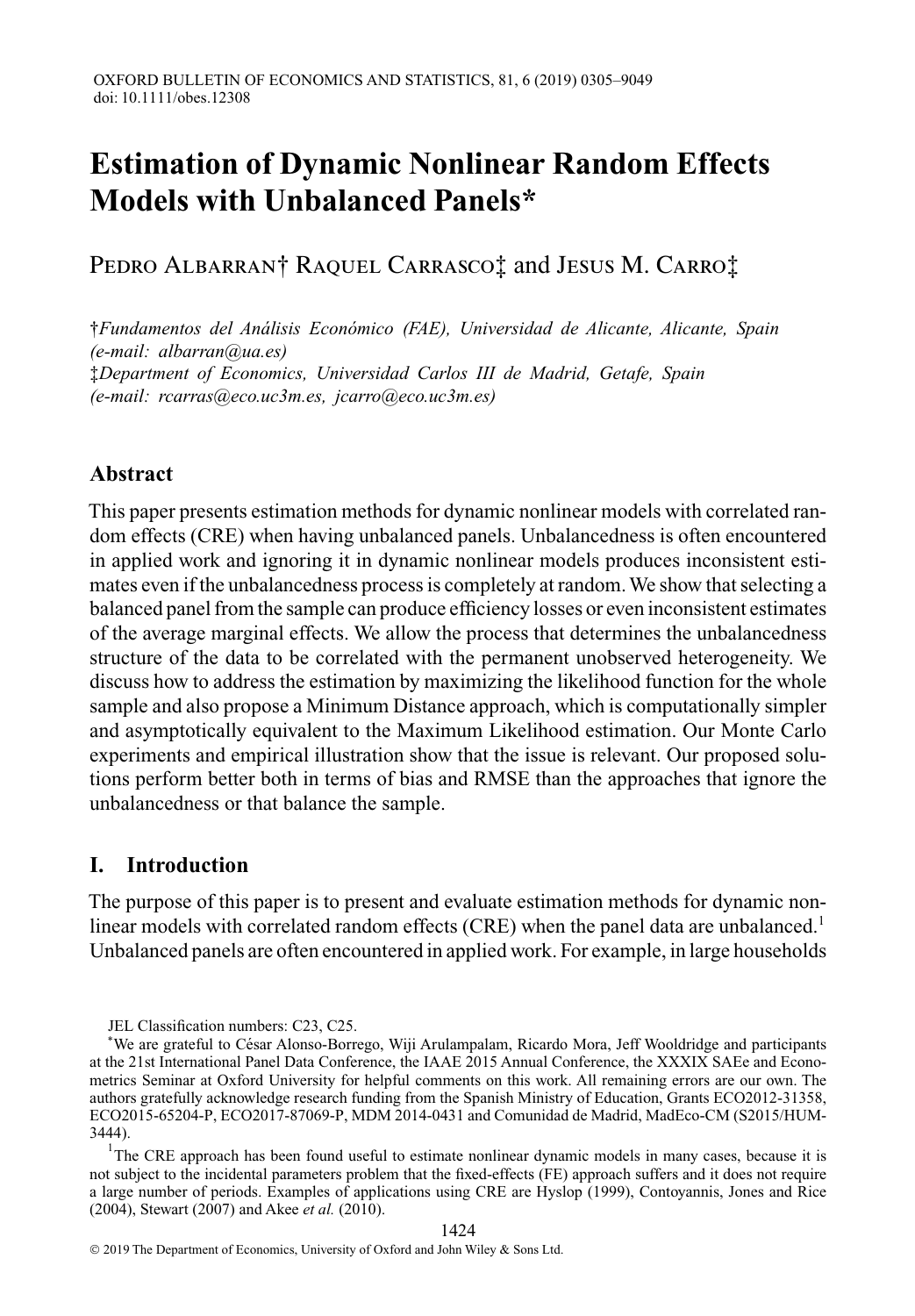panel data sets like the PSID for the U.S. or the GSOEP for Germany, some individuals drop out (potentially non-randomly) of the sample. At a firm level, Compustat and Datastream International also have an unbalanced structure. In other cases, like in the so-called 'rotating panels', the unbalancedness is generated by the sample design (for instance, in the Monthly Retail Trade Survey for the U.S., or in the Household Budget Continuous Survey for Spain).

It is well-known how to estimate CRE dynamic nonlinear models with balanced panels. However, the existing estimation methods cannot be in general directly implemented with unbalanced panels. Ignoring the unbalancedness produces inconsistent estimates, as we will discuss. Obtaining a balanced subsample from the unbalanced panel, so that the existing CRE methods for balanced panels could then be used, is also problematic. If we balance the sample by taking a subset of individuals that are observed over the same periods, we are making an endogenous selection of the sample unless the unbalancedness is independent of the individual effects. Another possibility to balance the sample is to take the subset of periods at which all individuals are observed (see Wooldridge, 2005). But this is in some cases infeasible because of the lack of a sufficient number of common periods across individuals and, when feasible, it implies important efficiency losses.

In a dynamic setting under the CRE approach, the so-called 'initial conditions problem' arises. Heckman (1981) and Wooldridge (2005) propose solutions to deal with it, but these are developed only for balanced panels. Furthermore, the initial conditions problem is exacerbated when the panel is unbalanced because it affects each of the first period of observation in the data set. This implies that, as we will show, even assuming that unbalancedness is completely at random is not enough to allow us to ignore it in the estimation.<sup>2</sup>

We propose methods to deal with the unbalancedness structure of the data in the estimation of models with lags of the endogenous variable and other explanatory variables that are strictly exogenous. We consider unbalancedness processes that are independent of the time-varying shocks, but allow them to be correlated with the time-invariant unobserved heterogeneity. Therefore, we are not restricted to the case of unbalancedness completely at random. We first discuss how to address the unbalancedness problem by maximizing the likelihood function for the whole sample. This can be computationally cumbersome because specific parameters to each subpanel need to be estimated jointly with the common parameters of the model. We then propose to estimate the model for each subpanel separately and then to obtain estimates of the common parameters across subpanels by minimum distance (MD). This method allows us to use the same estimation routines that we would use if we had a balanced panel, while keeping the good asymptotic properties of the maximum likelihood (ML) estimator for the whole sample.

A simulation study shows that these methods perform well compared to other alternatives both in terms of bias and RMSE. As an empirical illustration, we estimate an export participation equation with dynamic effects using unbalanced data for Spanish manufacturing firms. Our results show that the unbalancedness issue is relevant in practice, and there is evidence of unbalancedness correlated with the unobserved heterogeneity.

 $2$ This problem also affects RE models assuming that the time invariant unobserved heterogeneity is independent of the time-varying covariates. The CRE setting contains RE models as a particular case.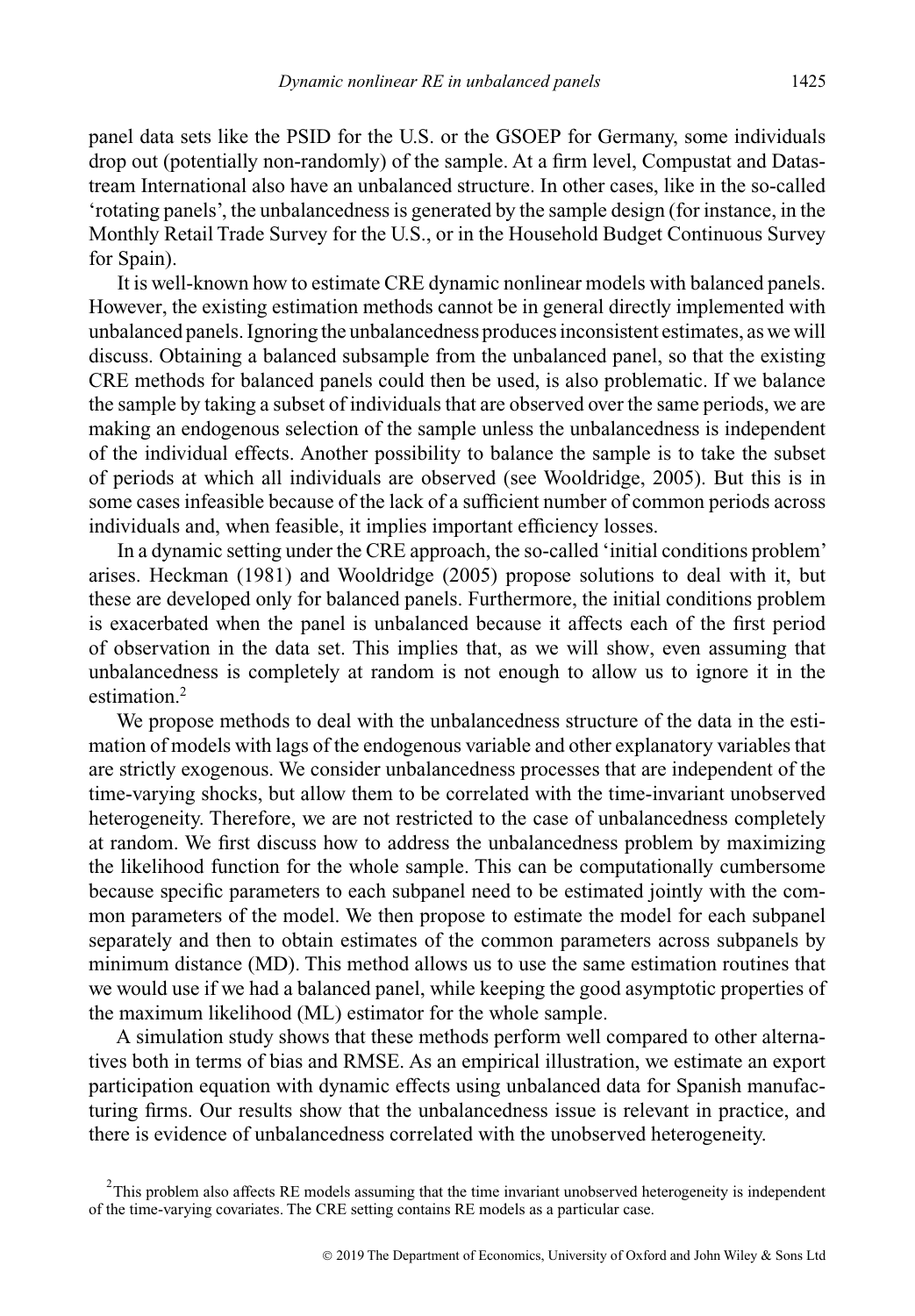To the best of our knowledge only Wooldridge (2019) addresses the issue of estimating CRE models with unbalanced panels, but considering only static models. He proposes several strategies for allowing the time invariant unobserved heterogeneity to be correlated with the observed covariates and the selection mechanism for unbalanced panels. However, the assumption of lack of dynamic effects is very restrictive, and the solutions inWooldridge (2019) cannot be directly extended to dynamic models because the unbalancedness also affects how to deal with the initial conditions problem.

Although unbalanced panels could be seen as a particular case of missing data, the problem we address cannot be solved using the existing literature on panel models with missing data. One strand of this literature relies on missingness at random and on using moment conditions that are valid both with complete and with missing data (e.g. Pacini and Windmeijer, 2015). In our case, the sets of moment conditions (the first-order conditions of the likelihood) under complete data are not valid. The reason is that the likelihood for complete balanced panels does not account for the different initial conditions, or for the potential relation between the unbalancedness and permanent unobserved heterogeneity, as we will show. The other strand of the literature relies on having some variables upon which you can condition to make the missing process conditionally independent of the main model (e.g. Wooldridge, 2007), or on having additional information and assumptions about the missing process (e.g. Bhattacharya, 2008). In contrast with that, we do not assume anything about the relation of the missing process and observable variables, nor have any additional information related to the missing process. Also, the moment conditions for panel data models considered in this literature are based on the fixed effects approach so they do not deal with the initial conditions problem, which is crucial in the unbalanced case.

The rest of the paper is organized as follows. Section 2 presents the general model and the likelihood functions that account for the unbalancedness. Section 3 formalizes the existing approaches, that is, those ignoring the unbalancedness and making the sample balanced, and discuss the restrictive conditions under which they could work. Section 4 presents the ML and MD estimators for the model that account for the unbalancedness. In Section 5, we study the finite sample properties of the different estimators by means of Monte Carlo simulations. In Section 6, as an empirical illustration, we estimate an export market participation equation using firms' level data. Finally, Section 7 concludes.

## **II. General framework**

We present a general approach that can be applied to dynamic nonlinear panel data models. Let us denote

$$
Y_i = (y_{i1},...,y_{iT})', X_i = (X'_{i1},...,X'_{iT})', S_i = (s_{i1},...,s_{iT})',
$$

where  $i = 1,...,N$  represents cross-sectional units,  $y_{it}$  is the (scalar) outcome, and  $X_{it}$  is a row vector of dimension *K* of covariates. The possibility of having an unbalanced panel is captured through a set of selection indicators,  $s_{it}$ :

$$
s_{it} = \begin{cases} 1 & \text{if } y_{it} \text{ and } X_{it} \text{ are observed} \\ 0 & \text{otherwise.} \end{cases}
$$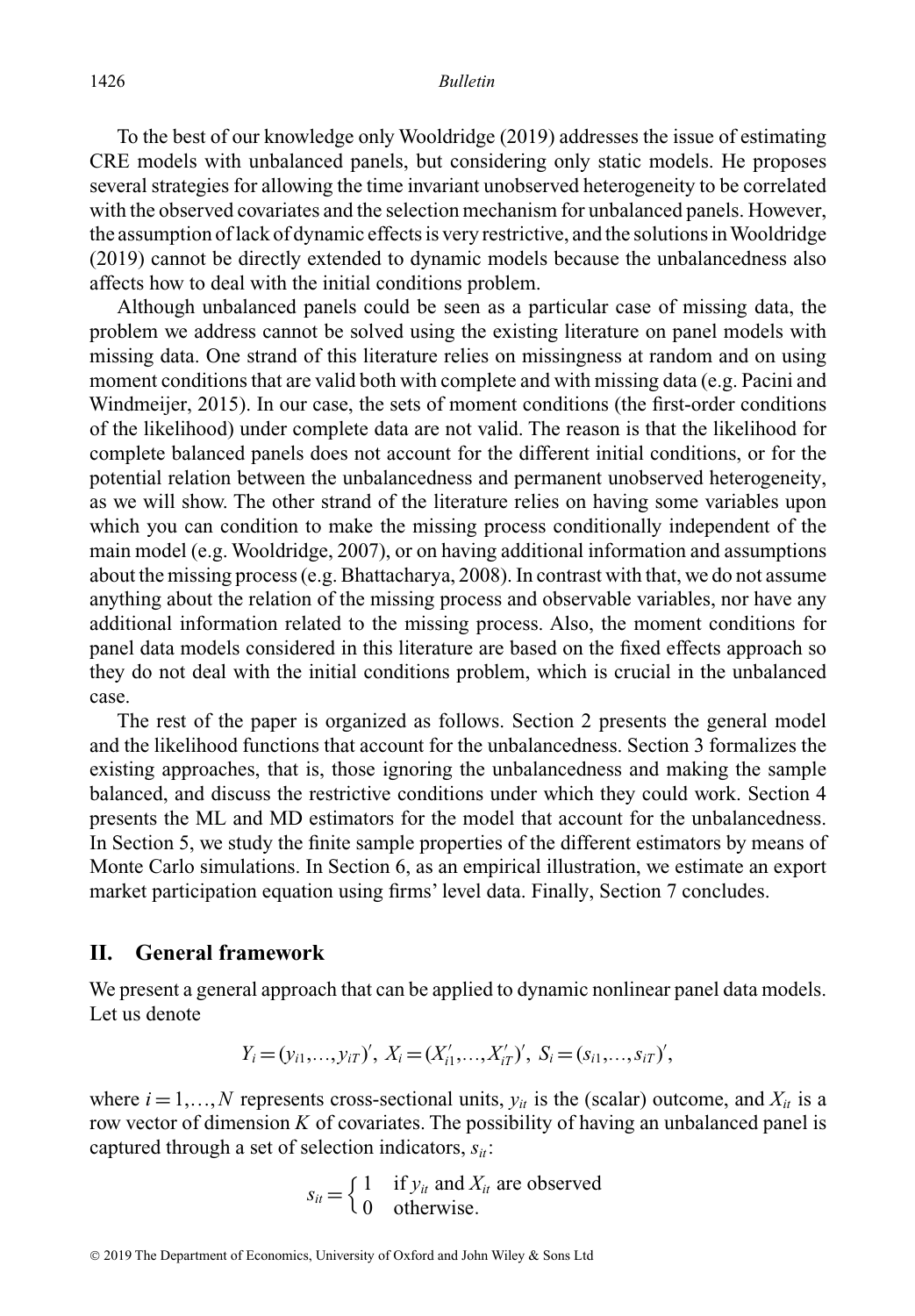Notice that the balanced situation can be seen as a particular case of this setting, when  $s_{it} = 1$  for all *i* and *t*. We only consider cases in which either both  $y_{it}$  and  $X_{it}$  are observed or both are not observed. We define  $t_i$  as the first period in which unit  $i$  is observed, i.e.

$$
t_i = \{t : s_{it} = 1 \text{ and } s_{ij} = 0 \ \forall j \leq t\},\
$$

and  $T_i$  as the number of periods we observe for unit *i*,  $T_i = \sum_{t=1}^T s_{it}$ . Another characteristic of the panels considered is that all the observations for unit *i* are consecutive.3

Let  $M_i$  be the  $(T_i \times T)$  matrix that select the set of  $X_i$  that we observe, that is,  $M_i X_i = (X'_{it_i},...,X'_{iT_i})'$ . The element  $(j, k)$  of  $M_i$ ,  $m_{i, (jk)}$ , is

$$
m_{i,(jk)} = \begin{cases} 1 & \text{if } s_{ik} = 1 \text{ and } j = k - t_i + 1 \\ 0 & \text{otherwise.} \end{cases}
$$

If the panel is balanced,  $M_i$  is the identity matrix. Note that  $S_i = i_{T_i} M_i$  where  $i_{T_i}$  is a vector of ones with dimension  $T_i$ . We denote by *J* the number of different  $S_i$  sequences that we have in the total panel. We refer to the subset of units with the same sequence  $S^{(i)}$  as 'sub-panel'  $j, j = 1, \ldots, J$ . Finally, we consider panels where *N* is large and *T* and *J* are small relative to *N*.

The kind of models we consider in this paper are as follows. For all  $i$  and  $t$ ,  $y_{it}$  is determined as

$$
y_{it} = g(y_{it-1}, X_{it}, \eta_i, \varepsilon_{it}),
$$

where  $g(.)$  is a nonlinear function, non-additively separable in its latent terms, whose form is known up to a vector of parameters that characterized it. For simplicity, we focus on a model with one lag of  $y_{it}$  and contemporaneous values of X. However, our analysis could be extended to higher order chains, or to cases that include in  $X_{it}$  previous values of these strictly exogenous covariates.  $\eta_i$  denotes the vector of permanent unobserved heterogeneous characteristics, and  $\varepsilon_{it}$  are period-specific disturbances that are assumed to be independent and identically distributed across both  $i=1,...,N$  and  $t=1,...,T$  with known distribution. Also  $\varepsilon_{it}$  are independent of  $\eta_i$  and  $X_i$ . This means that we consider models where X are strictly exogenous covariates with respect to the period-specific unobservables,  $\varepsilon$ , but they can be correlated with the time-constant unobservables,  $\eta_i$ . The function  $g(.)$  together with the distribution of  $\varepsilon$  give the conditional distribution  $F(\gamma_{ii} | \gamma_{ii-1}, X_i, \eta_i)$  which is our primary object of interest and whose parameters will be estimated. The previous assumptions imply that

$$
F(y_{it} | y_i^{t-1}, X_i, \eta_i) = F(y_{it} | y_{it-1}, X_{it}, \eta_i),
$$

where  $y_i^{t-1} = (y_{i1},..., y_{it-1}).$ 

So far this is a standard model in the (balanced) panel data literature. As in Wooldridge (2019), with unbalanced panels, the key assumption that we maintain throughout this paper is

 $3$  Some other panels present unbalancedness structures that include individuals with non-consecutive observations. In these cases, we could integrate out the holes using the conditional model of  $y_{it}$ . But if the model for  $y_{it}$  has X covariates that are not observed when  $s_{it} = 0$ , as we consider in this paper, we would need to make further assumptions about  $X_{it}$  that would never be made with balanced panels. This is out of the scope of this paper, which is to estimate the model we would specify if having a balanced sample. Nonetheless, if those further assumptions about *X* are made, the approach in this paper could still be adapted.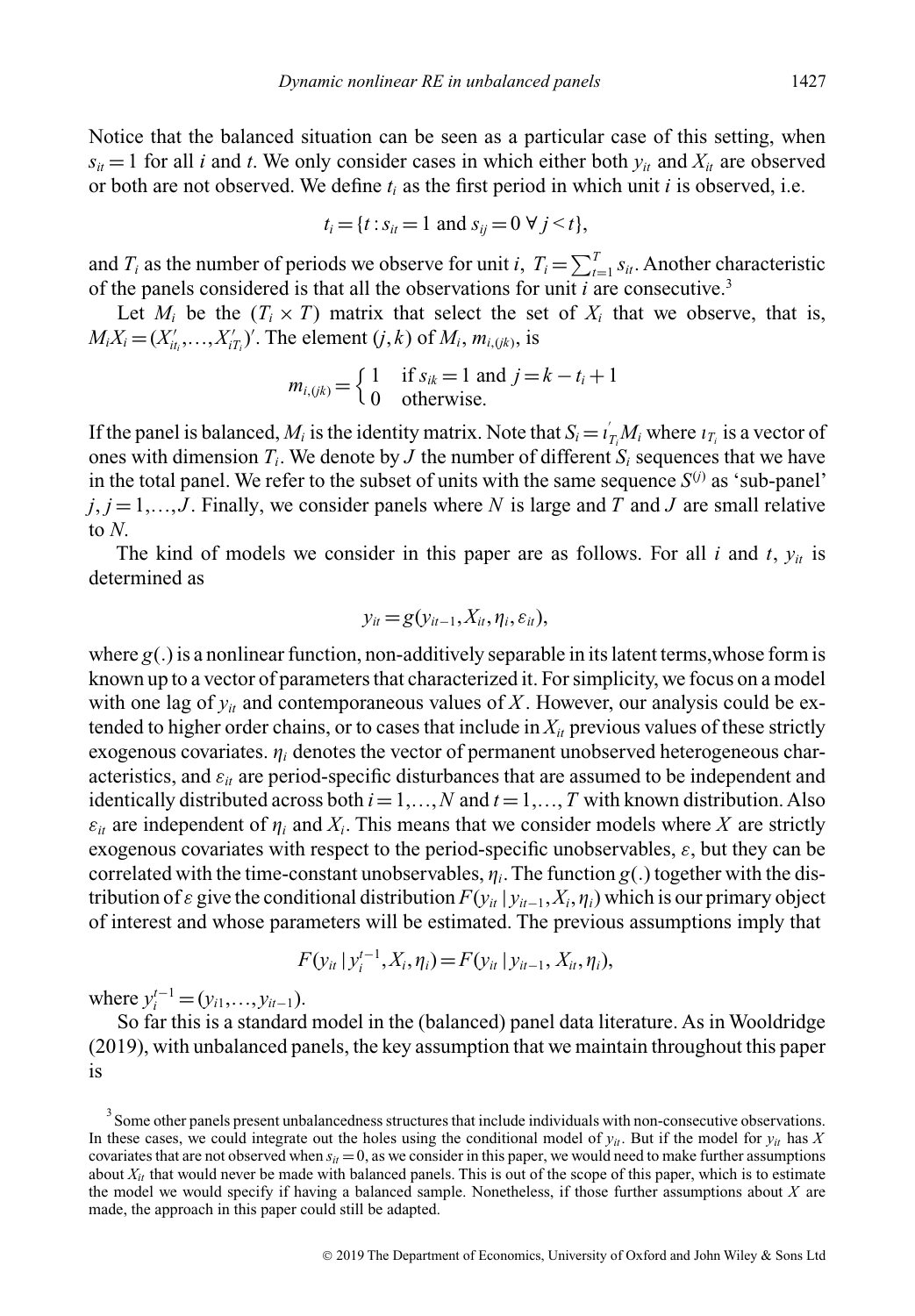1428 *Bulletin*

$$
\varepsilon_{it} \perp S_i \mid (\eta_i, X_i) \text{ for all } i \text{ and } t. \tag{1}
$$

This implies that  $\varepsilon$  is conditionally independent of the sample selection process  $S_i$  that produces the unbalancedness. However, note that this assumption does not restrict the relation between  $S_i$  and  $(\eta_i, X_i)$ . This means that although we do not consider an endogenous selection process with respect to the period-specific disturbances, we allow  $S_i$  to be correlated with the unobserved permanent characteristics  $\eta_i$ .

Let  $f(y_{it} | y_{it-1}, X_{it}, \eta_i, S_i; \beta)$  be the correctly specified density for the conditional distribution  $F(y_{it} | y_i^{t-1}, X_i, \eta_i)$  under assumption (1), and  $h(\eta_i | M_i X_i, S_i; \beta_{\eta S_i})$  the correctly specified density of the distribution  $\eta_i | M_i X_i, S_i$ .<sup>4</sup> Then, the density of  $(s_{i1} y_{i1},...,s_{iT} y_{iT})$  for a given individual is

$$
f(s_{i1}y_{i1},...,s_{iT}y_{iT} | M_iX_i, S_i) = \prod_{t=1}^T f(y_{it} | s_{it-1}y_{it-1}, M_iX_i, S_i)^{s_{it}s_{it-1}} f(y_{it} | M_iX_i, S_i)^{s_{it}(1-s_{it-1})}
$$
  
= 
$$
\left[ \prod_{t=t_i+1}^{t_i+T_i-1} f(y_{it} | y_{it-1}, M_iX_i, S_i) \right] f(y_{it_i} | M_iX_i, S_i).
$$
 (2)

Previous equation can be written as

$$
\int_{\eta_i} \left[ \prod_{t=t_i+1}^{t_i+T_i-1} f(y_{it} | y_{it-1}, M_i X_i, S_i, \eta_i; \beta) \right] f(y_{it_i} | M_i X_i, S_i, \eta_i; \lambda_{S_i}) h(\eta_i | M_i X_i, S_i; \beta_{\eta S_i}) d\eta_i, \quad (3)
$$

or as

$$
\left[\int_{\eta_i}^{t_i+T_i-1} f(y_{it} | y_{it-1}, M_i X_i, S_i, \eta_i; \beta) h(\eta_i | y_{it_i}, M_i X_i, S_i; \pi_{\eta S_i}) d\eta_i\right] f(y_{it_i} | M_i X_i, S_i), \quad (4)
$$

depending on whether we integrate out the unobserved effect by specifying the density for the first observation in each subpanel conditional on the unobserved effect and the density of the unobserved effect, or we specify the density of the unobserved effect conditional on the first observation.

Equations (3) and (4) reveal why it is not trivial to extend the static case considered by Wooldridge (2019) to the dynamic case. With static models, one does not have to deal with the initial conditions problem and the only problem is the potential correlation between the unbalancedness process and the individual effect. In the dynamic case, one has to add the initial conditions problem. This means that  $f(y_{it_i} | M_i X_i, S_i, \eta_i; \lambda_{S_i})$  and  $h(\eta_i | M_i X_i,$  $S_i$ ;  $\beta_{\eta S_i}$ ) in equation (3) or  $h(\eta_i | y_{it_i}, M_i X_i, S_i; \pi_{\eta S_i})$  in equation (4) are different for each subpanel. Moreover, writing an equation for  $f(y_{i1} | X_i, \eta_i)$  and  $h(\eta_i | X_i)$ , or for  $h(\eta_i | y_{i1}, X_i)$ , as Heckman (1981) and Wooldridge (2005) did respectively for the balanced case, is not enough to solve the initial conditions problem for three reasons: (i) the conditioning set of covariates is different for each  $S_i$ ; (ii) the initial observation is different for each  $S_i$ , thus, even in a model without *X* covariates, without further assumptions  $f(y_{it} | \eta_i = \eta, S_i) \neq$  $f(y_{rt_r} | \eta_r = \eta, S_r)$  for  $t_i \neq t_r$ ; and (iii) even if the starting period  $t_i$  is the same, there may be a correlation between  $S_i$  and the individual characteristics making the distributions of  $\eta_i$ different for each *Si*.

<sup>&</sup>lt;sup>4</sup> In our notation for defining functions, the set of parameters of that function appear after a semicolon.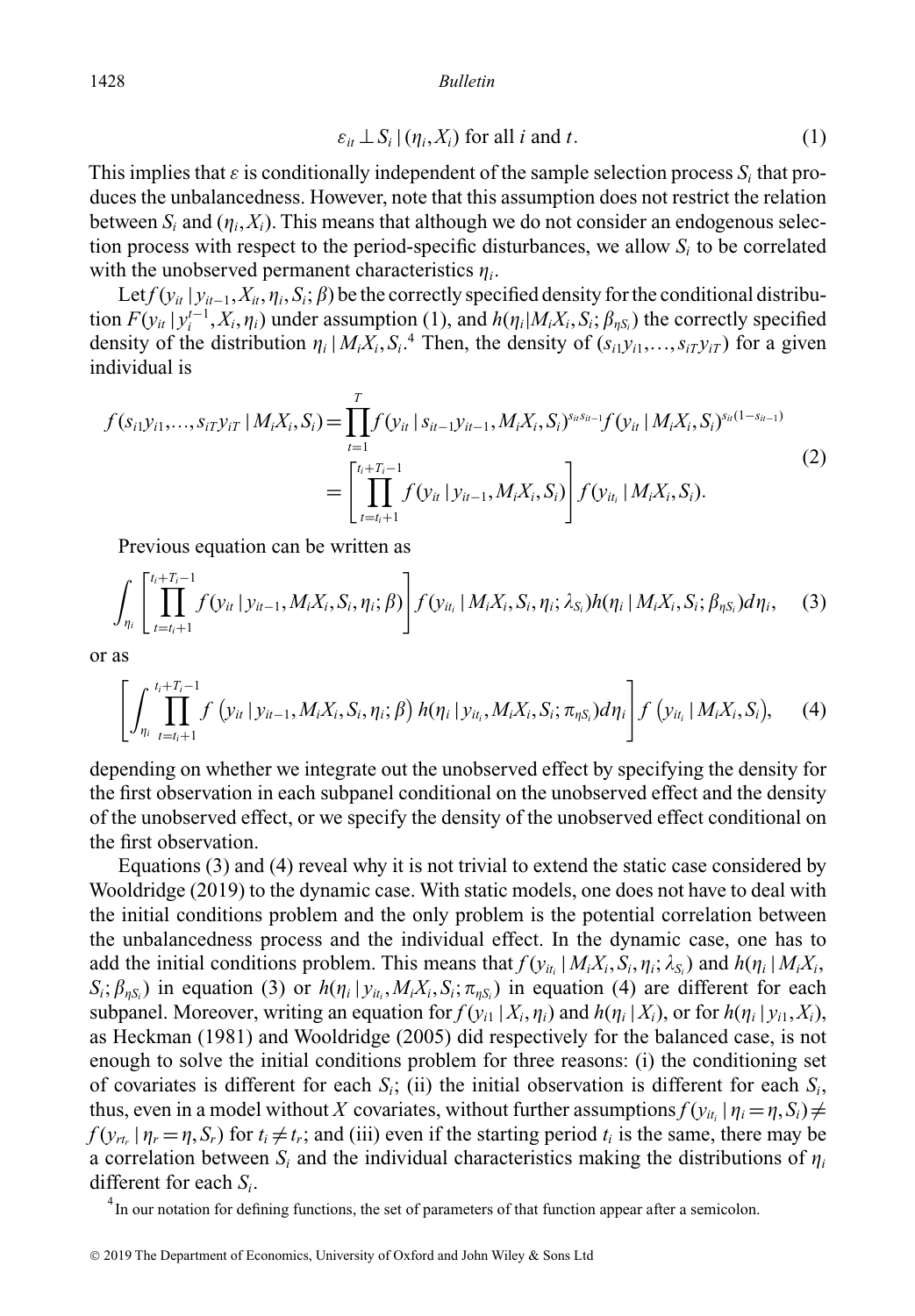# **III. Existing approaches**

#### **Ignoring the unbalancedness**

We study under which conditions it is possible to ignore the unbalancedness and to treat the data as if they were balanced. That is, we study when it is possible to use as density of  $(s_{i1}y_{i1},...,s_{iT}y_{iT}|M_iX_i)$  the following expression that ignores the unbalancedness,

$$
\int_{\eta_i} \left[ \prod_{t=t_i+1}^{t_i+T_i-1} f(y_{it} | y_{it-1}, M_i X_i, \eta_i; \beta) \right] f(y_{it_i} | M_i X_i, \eta_i; \delta) h(\eta_i | M_i X_i; \beta_{\eta}) d\eta_i, \tag{5}
$$

instead of the density given by equation (3) and to have the equivalent Maximum Likelihood Estimators (MLE). We need the following conditions:

- 1. *S<sub>i</sub>* must be independent of  $\eta_i$  given *X*, so that  $h(\eta_i | M_i X_i, S_i) = h(\eta_i | M_i X_i)$  for any set of periods included in *X* .
- 2.  $h(\eta_i | M_i X_i)$  must be a function common to all  $S_i$ , so that its value changes only as the values of *X* at which it is evaluated change (but not as a function of the specific periods at which  $X_i$  is observed).
- 3. The process is in the steady state, or the initial observations  $y_t$  come from the same exogenous distribution or rule for all units and *ti*.
- 4. *Si* is independent from the shocks to the initial conditions.

Unless these four conditions are all satisfied, the estimates of  $\beta$  obtained by ignoring the unbalancedness are inconsistent. Although very restrictive in general, there are some cases in which condition 1 is satisfied, like rotating panels. Notice that even under this condition  $1 f(y_{ii} | X_i, \eta_i, S_i)$  is different for each  $S_i$  simply because the process has been running a different number of periods until that first observation, unless we assume that the process is in the steady state. Likewise,  $h(\eta_i | y_{it_i}, X_i, S_i)$  will be, in general, different for each  $t_i$ . In addition to that, condition 1 is not enough to guarantee that  $h(\eta_i | M_i X_i, S_i)$  is the same for all  $S_i$  because, even if  $S_i$  is independent of  $\eta_i$  given X,  $\eta_i$  can still depend on X and there will be a different conditioning set of observations in  $M_i X_i$  for each  $S_i$ .

Condition 2 is very restrictive because, for example, in general  $Var(\eta | M_i X_i)$  will be different if the number periods in which  $x_i$  are observed is different.<sup>5</sup> A case in which this condition is trivially satisfied is when  $\eta_i$  is independent of  $X_i$ .

Conditions 3 and 4 are needed to ensure that all units have the same distribution for the initial condition regardless of the period  $t_i$  at which they enter the panel.

Notice that most of these issues arise only in dynamic models, as opposed to what happens in static models as the ones covered in Wooldridge (2019).

### **Using a subset of periods at which all individuals are observed**

As Wooldridge (2005) for dynamic models and Wooldridge (2019) for static models point out, under assumption (1), one could perform the estimation using a subset of data constituting a balanced panel. In particular, he proposes using a subset of periods at which

<sup>5</sup>The condition is not violated, however, if  $Var(\eta | M_i X_i)$  changes with the number of periods of  $x_{it}$  observed in a deterministic way, e.g.  $Var(\eta | M_i X_i) = \frac{\sigma_{\eta}^2}{i_{T_i} M_i i_{T_i}}$ .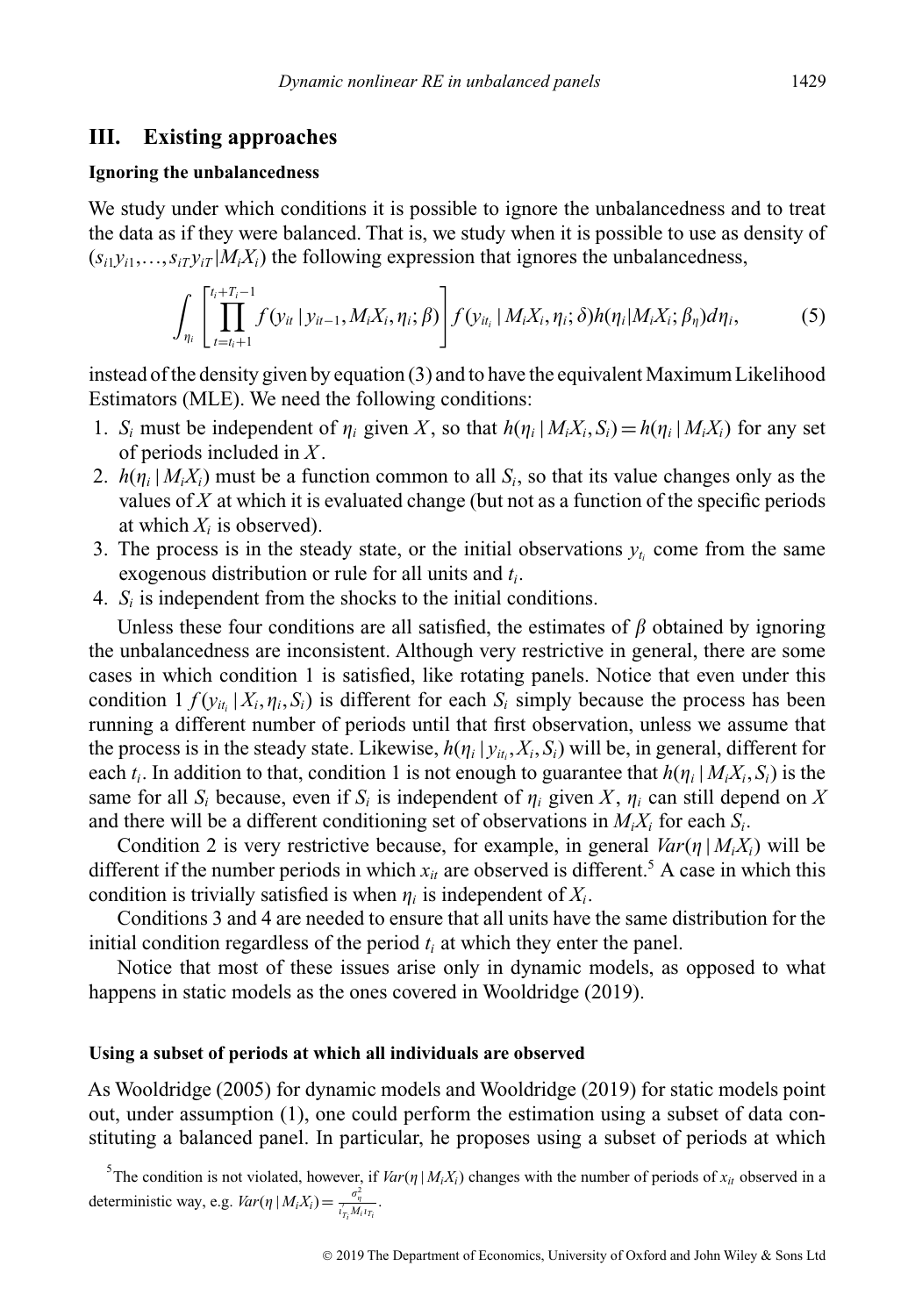all individuals are observed. Then, one could apply to that balanced sample the standard solutions to the initial conditions problem. Nonetheless, this approach has two limitations: (*i*) it discards useful information leading to an efficiency loss, and (*ii*) the balanced sample may not contain a sufficient number of common periods across individuals, making the estimation infeasible.

Suppose that the correct conditional density of  $s_{i1}y_{i1},...,s_{iT}y_{iT}$  |  $M_iX_i, S_i$  is given by (4), excluding the term for the initial observations  $f(y_{it} | M_i X_i, S_i)$ . Instead, the following likelihood function is maximized

$$
\int_{\eta_i} \left[ \prod_{t=t_m}^{T_m} f\left(y_{it} \, | \, y_{it-1}, X_{it_m}^{T_m}, \eta_i\right) \right] h(\eta_i \, | \, y_{i \max_{j \in [1, N]} t_j}, X_{it_m}^{T_m}) d\eta_i, \tag{6}
$$

where  $t_m \equiv \max_{j \in [1,N]} t_j + 1$ , and  $T_m \equiv \min_{j \in [1,N]} (t_j + T_j - 1)$ . Under Assumption  $1 f(y_{it}|y_{it-1},$  $X^{T_m}_{it_m}, S_i, \eta_i$  = *f*  $(y_{it} | y_{it-1}, X^{T_m}_{it_m}, \eta_i)$ . Thus, to have a consistent ML Estimator of the parameters of the conditional distribution of  $y_{it} | y_{it-1}, M_i X_i, \eta_i$  based on (6), we need

$$
h(\eta_i | y_{i \max_{j \in [1, N]} t_j}, X_{it_m}^{T_m})
$$
  
=  $\sum_{j=1}^{J} h(\eta_i | y_{i \max_{j \in [1, N]} t_j}, X_{it_m}^{T_m}, S_i = S^{(j)}) \Pr(S_i = S^{(j)} | y_{i \max_{j \in [1, N]} t_j}, X_{it_m}^{T_m}),$  (7)

where  $S^{(j)}$  is the *j*-th element of the set of *J* different  $S_i$  sequences that we have in the panel, and  $X_{it_m}^{T_m} = (X_{it_m}',...,X_{i,T_m}')'$ . So, as long as the  $h(\eta_i | y_{i \max_{j \in [1,N]} t_j}, X_{it_m}^{T_m})$  we specify satisfies this condition and we have enough periods in the balanced sample, the MLE based on (6) will be consistent, though less efficient. However, depending on the nature of  $h(\eta_i | y_{i \max_{j \in [1,N]} t_j}, M_i X_i, S_i)$  (i.e. depending on the nature of the relation between  $\eta_i$  and  $S_i$ and the evolution of the distribution of  $y_{it}$  across periods and subpanels) approximating  $h(\eta_i | y_{i \max_{j \in [1,N]} t_j}, X_{i \max_{i}+1}^{\min(t_i+T_i-1)})$  may require a complex distribution even if  $h(\eta_i | y_{i \max_{j \in [1,N]} t_j},$  $M_i X_i, S_i$  is the standard normal distribution.

#### **Using a subset of individuals observed the same periods**

Another possibility to deal with the unbalancedness, found in the applied literature using both static and dynamic models, is to take one single subpanel from the total sample. In many cases, this would be the subsample of individuals present in all the waves of the original panel (as in Contoyannis *et al.*, 2004). More generally, one can take the subset of individuals observed only in some specific consecutive waves.

Although this way of obtaining a balanced sample produces an efficiency loss because it discards a potentially high proportion of the sample, it avoids the infeasibility of the previous balancing method and may consistently estimate the common parameters of the model. However, the average marginal effects we estimate for this subsample are not a consistent estimation of the average marginal effects for the entire sample. The reason is that the conditional distribution of the heterogeneous individual effects will only be valid for this particular subgroup of individuals, unless the unbalancedness is independent of  $n_i$ and of *X*. The distribution of  $\eta_i$  for this balanced subsample is different from the distribution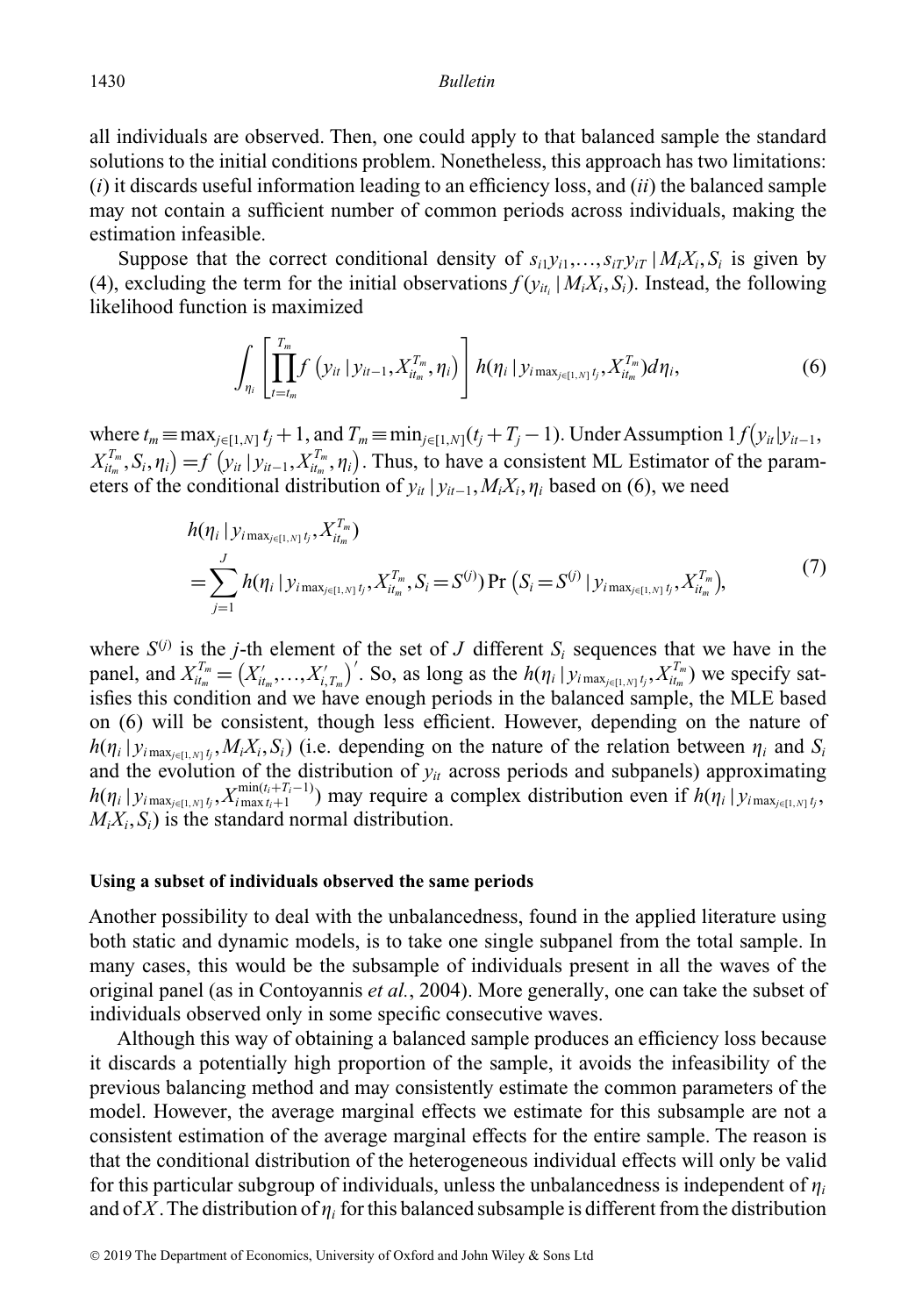of  $\eta_i$  for the entire sample. And the marginal effects, which are the ultimate parameters of interest, are a function of the distribution of  $\eta_i$ .

# **IV. Estimation**

#### **Maximum likelihood estimation**

The models that account for unbalancedness explained in Section 2 can be estimated by Maximum Likelihood (ML). The log-likelihood, if the model specifies the terms in (3), is given by

$$
\mathcal{L} = \sum_{i=1}^{N} \log \int_{\eta_i} \left[ \prod_{t=t_i+1}^{t_i+T_i-1} f(y_{it}|y_{it-1}, M_i X_i, S_i, \eta_i; \beta) f(y_{it_i}|M_i X_i, S_i, \eta_i; \lambda_{S_i}) h(\eta_i|M_i X_i, S_i; \beta_{\eta S_i}) \right] d\eta_i.
$$
\n(8)

If the model instead specifies the terms in (4), the log-likelihood is given by

$$
\mathcal{L} = \sum_{i=1}^{N} \log \int_{\eta_i} \left[ \prod_{t=t_i+1}^{t_i+T_i-1} f\left(y_{it} \,|\, y_{it-1}, M_i X_i, S_i, \eta_i; \beta\right) h(\eta_i \,|\, y_{it_i}, M_i X_i, S_i; \pi_{\eta S_i}) \right] d\eta_i. \tag{9}
$$

These log-likelihood functions will be maximized with respect to the vector of parameters  $\theta = (\beta', \gamma')'$  that can be partitioned into the set of common parameters  $\beta$  and the set of subpanel specific parameters  $\gamma = (\gamma'_1, \ldots, \gamma'_J)'$ . The specific parameters to subpanel *j* are  $\gamma_j = (\lambda'_{S^{(j)}}, \beta'_{\eta S^{(j)}})'$  in (8), or  $\gamma_j = \pi_{\eta S^{(j)}}$  in (9).

The properties of the MLE are well known, as well as the numerical procedures to obtain it. The problem is that the optimization procedure is cumbersome. Our specific likelihood must be optimized jointly with respect to a high number of parameters, because, due to the unbalancedness, there is a different set of some parameters for each subpanel. This will typically preclude using standard estimation software and will increase the computation time.

#### **Minimum distance estimation**

We propose an estimation method that keeps the good asymptotic properties of the MLE but reduces its computational burden. Moreover, it allows us to use the same routine or estimation programme as when having a balanced panel.

The proposal has two steps. The first step is to estimate the model for each subpanel separately. This implies that we can use the same standard software as in balanced panels and accommodate very easily different distributions of  $\eta_i$  for each subpanel  $S_i$ .

The second step is to obtain estimates of the parameters  $\theta = (\beta', \gamma')'$  by Minimum Distance (MD). Let  $\hat{\delta} = (\hat{\delta}'_1, \hat{\delta}'_2, ..., \hat{\delta}'_J)'$  be the vector of estimated coefficients of the model after the first step. Each  $\hat{\delta}'_j$  includes two types of parameters:  $\hat{\delta}^{[c]}_j$ , the estimates of the parameters  $\beta$  that are common across subpanels, and  $\hat{\delta}^{[nc]}_j,$  the estimates of the non-common parameters  $\gamma_j$ .

In order to recover a unique estimate of  $\beta$ , we set the vector  $\delta$  to be equal to a known function of the structural parameters  $\theta$ :  $\delta = h(\theta)$  where  $h(.)$  restricts all the  $\hat{\delta}_j^{[c]}$  to be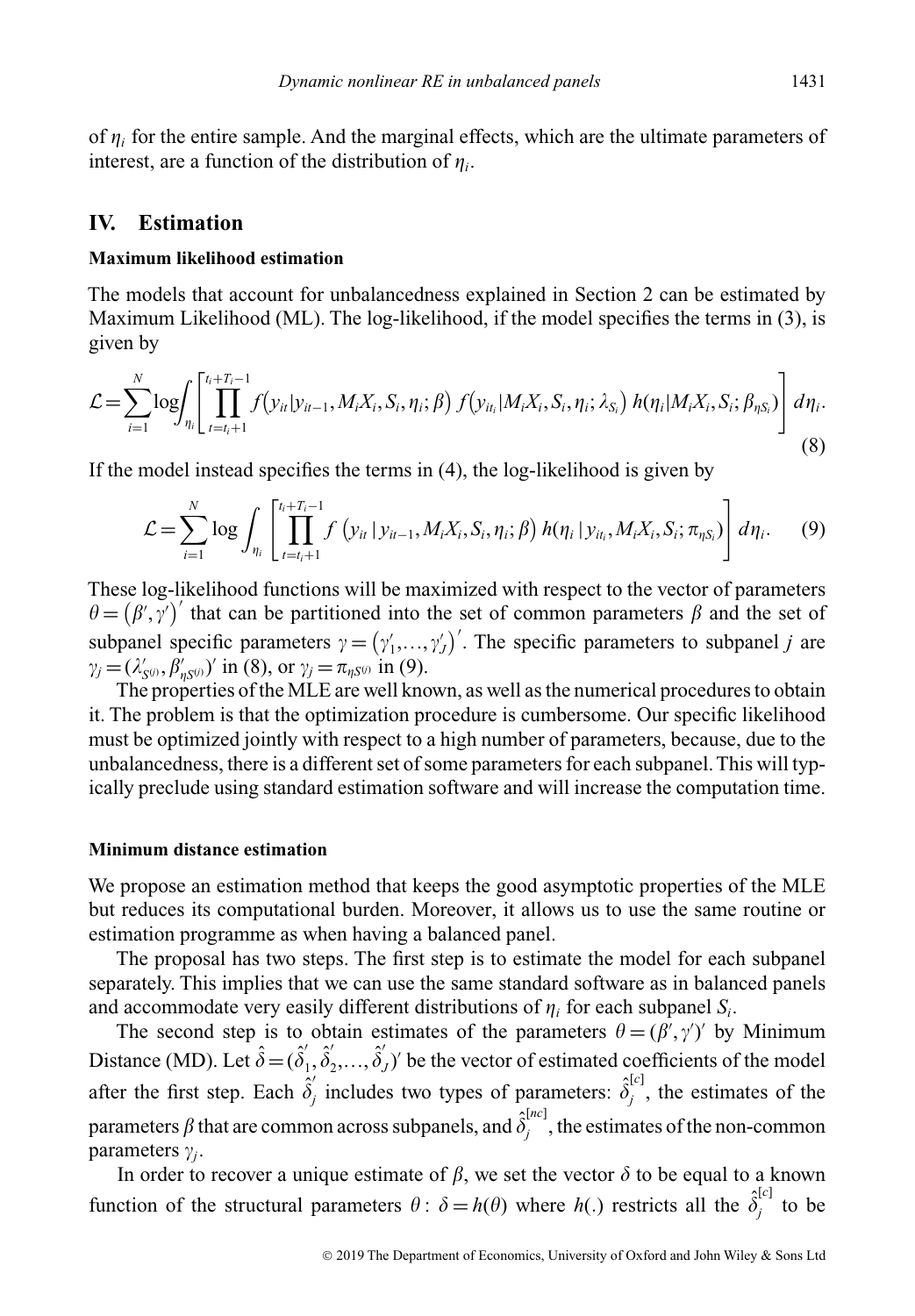estimates of the same  $\beta$  parameters. The structural parameters  $\theta$  can be consistently and efficiently estimated by minimizing the following quadratic form:

$$
\hat{\theta}^{MD} = \arg\min_{\theta} Q(\theta) = \left[\hat{\delta} - h(\theta)\right]' V^{-1} \left[\hat{\delta} - h(\theta)\right],\tag{10}
$$

where V is the var-cov matrix of  $\hat{\delta}$ , which is a block diagonal matrix since different subpanels have no observations in common. See Appendix S1 for further details on the MD estimator and its algebraic expressions for our case.

This procedure is known to be asymptotically equivalent to maximizing the log likelihood  $\mathcal L$  on the entire set of parameters  $\theta$  (see Chamberlain, 1982 and 1984 and references there in). If  $N \to \infty$  but *T* and *J* are fixed, then the asymptotic properties derived in those references are applicable to our case. These are the relevant conditions for us since we are interested in situations in which *N* is large relative to *T* and *J*. Then  $\hat{\theta}^{MD}$  is asymptotically equivalent to  $\hat{\theta}^{MLE}$ .

#### **Average marginal effects**

Once we have estimated the parameters of the model and of the distribution of the unobserved heterogeneity, either by ML or by MD, we use them to obtain estimates of Average Marginal Effects (AMEs), which are the ultimate parameters of interest. The crucial aspect of this paper is that the average and the distribution of the unobserved heterogeneity used to estimate the AMEs are conditional on the unbalancedness structure that we have. Failing to account for it and, especially, for the potential correlation between the unbalancedness and the individual effect, will result in biases in the estimates of the AMEs as well.

In Albarran, Carrasco and Carro (2018), we show how to implement the estimators presented in previous sections, as well as the AMEs, with specific assumptions about parametric distributions.

## **V. Simulations: Finite sample performance**

We use Monte Carlo techniques to study the finite sample performance of the estimators under different degrees of unbalancedness. In this section, we consider a dynamic model without other covariates. The next section presents simulation results with exogenous covariates based on the data used in the empirical application.

The subpanels may vary in both the period the individuals enter and when they leave the sample. The degree of unbalancedness in the sample is governed by *J* , which, as defined in Section 2, indicates the number of subpanels. In our baseline DGP,  $J = 2$  indicates that there are two subpanels: the first half of units  $(\frac{N}{2})$  are observed from 1 to *T* − 1 and the second half of units are observed from 2 to *T*. When  $J = 4$  the first quarter of units are observed from 1 to  $T - 1$ , the second from 1 to  $T - 2$ , the third from 2 to  $T$ , and the last quarter is observed from 3 to *T*. The same for higher values of *J*. Given this way of generating the unbalancedness, *J* can only take even values. We impose the following restrictions on the values of *J*: (*i*) the maximum value is  $J_{\text{max}} = \min\{2 \cdot T - 3, \frac{N}{30}\}\text{, where}$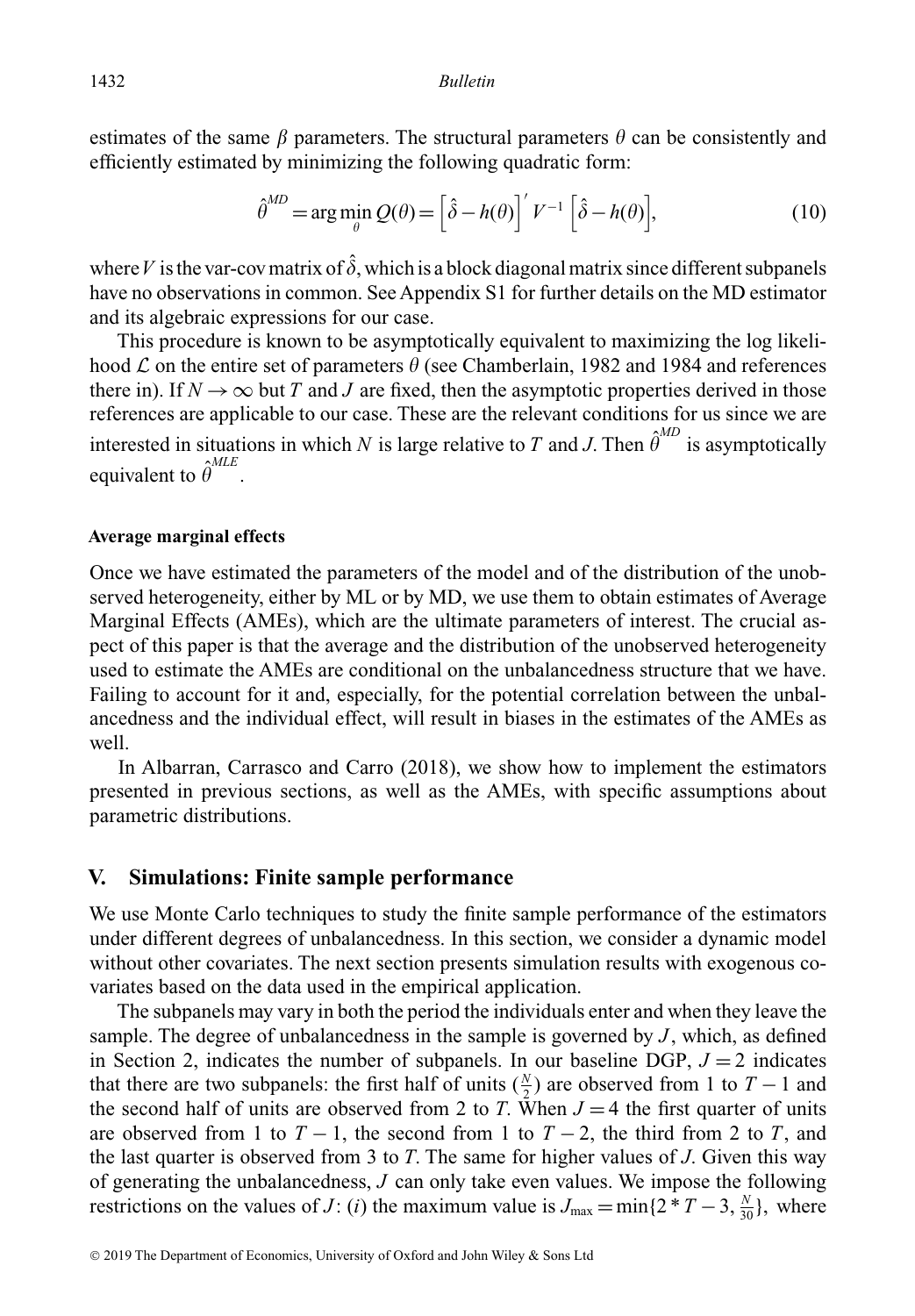2 <sup>\*</sup> *T* − 3 guarantees that all subpanels have at least 3 periods and  $\frac{N}{30}$  guarantees that there is at least 30 units in all subpanels, and (*ii*) the minimum value is  $J_{\text{min}} = \max\{2 \cdot T -$ 15, 0}, where the restriction  $2 \times T - 15$  is to have at least one subpanel with less than 8 periods.<sup>6</sup>

Our baseline Data Generating Process (DGP) is as follows:

$$
y_{it} = 1\{\alpha y_{it-1} + \eta_i + \varepsilon_{it} \geqslant 0\},\tag{11}
$$

where  $\varepsilon_{it}$  and  $\eta_i$  follow normal distributions of the form:

$$
\varepsilon_{it} \sim N(0, 1), \ \eta_i \mid S_i \in j \sim N(\mu_{\eta j}, \sigma_{\eta j}^2), \tag{12}
$$

$$
\mu_{\eta j} = \mu_{\eta} + (1.3 * J/(J - 1)) * ((j/J) - (J + 1)/(2 * J)), \tag{13}
$$

$$
\sigma_{\eta j} = 0.25 + (j - 1)^* \left( (\sigma_{\eta} - 0.2)/(J - 1) \right), \tag{14}
$$

$$
y_{i0} = 1\{\pi_0 + ((j/J) - (J+1) / (2 * J)) + \pi_1 \eta_i + \nu_{i0} \geq 0\}, \nu_{i0} \sim N(0, 1),
$$
 (15)

where  $\alpha = 0.75$ ,  $\mu_{\eta} = 0$ ,  $\sigma_{\eta}^2 = 1$ ,  $\pi_0 = -1.25$ , and  $\pi_1 = 0.5$ , so the initial condition and  $\eta_i$  are both correlated with the unbalancedness process. Moreover,  $E_i(\mu_{\eta i}) = \mu_{\eta} = 0$ ,  $E_i(\sigma_{\eta i}) = 0.6$ ,  $\mu_{\eta i} \in [-1, 1]$ ,  $\sigma_{\eta i} \in [0.2, 1]$ , and  $\mu_{\eta i}$  and  $\sigma_{\eta i}$  are increasing in *S*, so that the value of  $\eta_i$  is more likely to be greater the greater the value of  $j$ , i.e. for the last subpanels.<sup>7</sup> We consider unbalancedness to the right and to the left (that is, subpanels differ in both the period individuals enter and leave the sample) and we have run 1,000 replications for each DGP with  $N = 1,000$ .

For the sake of brevity not all estimators are used in all the simulation exercises. Except for the highly used solution of selecting the longest subpanel, our general criteria has been to avoid simulating and/or reporting estimators that are not correct given the assumptions made in each DGP. Nevertheless, Table 5 reports the incorrect estimator that ignores the unbalancedness too, so the problem of ignoring the unbalancedness can be evaluated in a realistic context.

Tables 1 and 2 report means and root mean squared errors (RMSE) for the  $\alpha$  parameter and the AME, respectively. Since the true AME (slightly) varies with the sample drawn in each Monte Carlo simulation, Table 2 also reports the true expected AME.We deal with the initial conditions problem by specifying the density of the unobserved effect conditional on the first observation.

We report results for the ML estimator making the panel balanced using the subset of periods at which all individuals are observed (labelled 'Bal. Periods'), for the ML estimator making the panel balanced using the subset of individuals that are observed in the same period (labelled 'Bal. Units'), and for the MD and ML estimators that account for the unbalancedness and for its correlation with  $\eta_i$  (labelled as 'Unbal. MD' and 'Unbal. ML', respectively).

 $<sup>6</sup>$ When the time length is long, the fixed effects approaches may be preferable. For example, simulations in Carro</sup> (2007) show cases where a modified MLE fixed effects estimator performs well with 8 periods.

 $7$  Further details about the DGP and on how the unbalancedness structure of the data has been generated can be found in Appendix S2.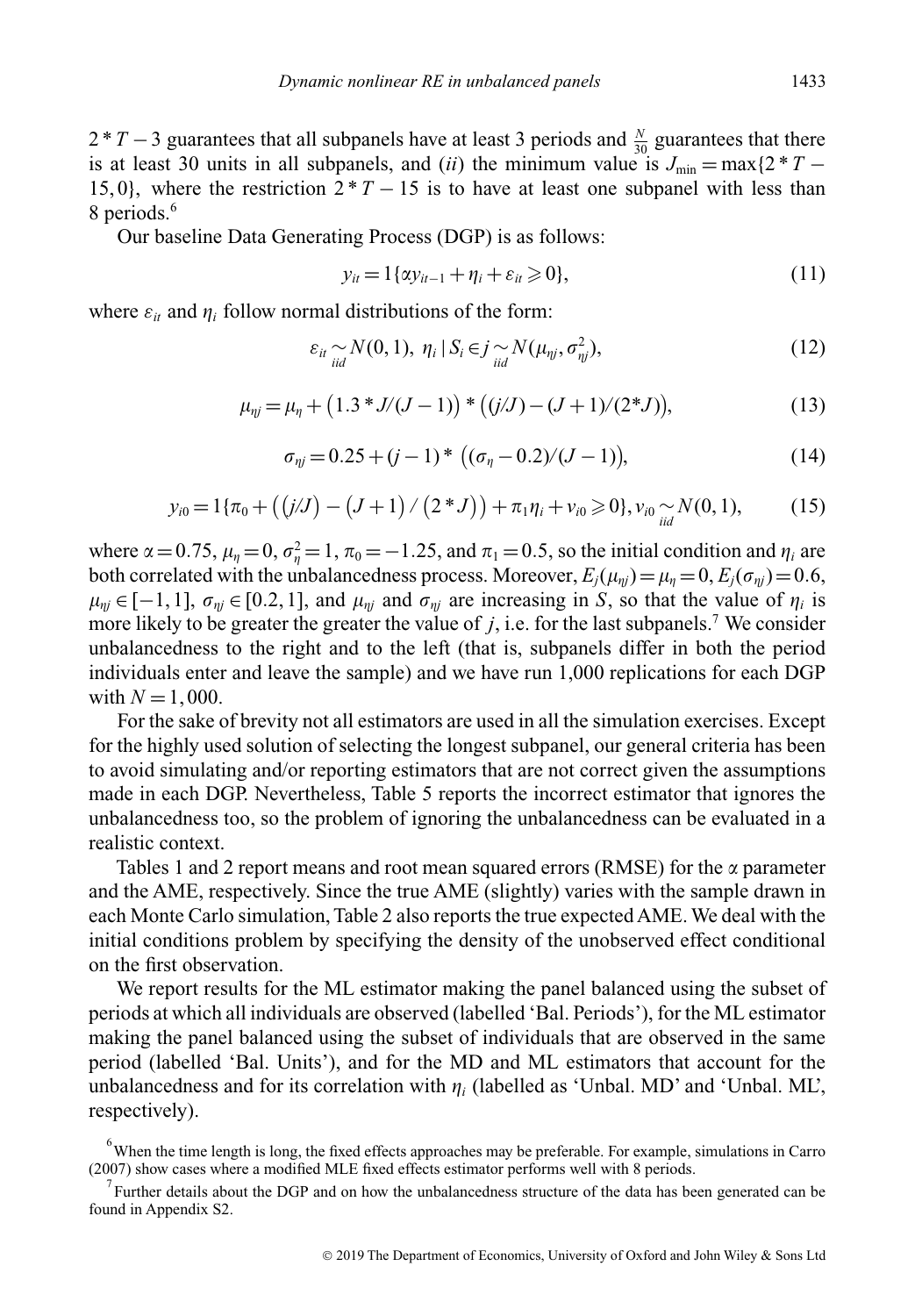|              |                            |                            |              |              |                                                                         | LABLE I            |                 |                            |                            |                  |                      |                   |
|--------------|----------------------------|----------------------------|--------------|--------------|-------------------------------------------------------------------------|--------------------|-----------------|----------------------------|----------------------------|------------------|----------------------|-------------------|
|              |                            |                            |              |              | Simulation results on the estimation of a. Baseline case. Double Unbal. |                    |                 |                            |                            |                  |                      |                   |
|              | Bal. Bal.<br>Periods Units |                            | Unbal.<br>ØИ | Unbal.<br>ЙN | FE, Ignore<br>Unbal.                                                    | SPJ, Bal.<br>Units | Periods<br>Bal. | Units<br>Bal.              | Unbal.<br>$\mathcal{Q}$    | Unbal.<br>Йľ     | FE, Ignore<br>Unbal. | SPJ, Bal<br>Units |
|              |                            |                            |              | Q,           |                                                                         |                    |                 |                            |                            | <b>RMSE</b>      |                      |                   |
| $\Gamma = 4$ |                            |                            |              |              |                                                                         |                    |                 |                            |                            |                  |                      |                   |
|              |                            | 0.7484                     | 0.7361       | 0.7185       |                                                                         |                    |                 | 0.1844                     | 0.1241                     | 0.1283           |                      |                   |
|              | 0.7211                     | 0.7505<br>0.7488           | 0.7492       | 0.7468       | $-0.1755$                                                               |                    | 0.0925          | 0.1021                     | 0.0685                     | 0.0675           | 0.9279               |                   |
|              |                            |                            | 0.7505       | 0.7356       | $-0.5119$                                                               |                    |                 | 0.1827                     | 0.0811                     | 0.0810           | 1.2656               |                   |
|              |                            |                            |              |              |                                                                         |                    |                 |                            |                            |                  |                      |                   |
|              | 0.7457                     |                            | 0.7512       | 0.7499       | 0.1368                                                                  | 1.0522             | 0.0925          | 0.1146                     | 0.0506                     | 0.0504           | 0.6153               | 0.3491            |
|              |                            | 0.7457<br>0.7454           | 0.7512       | 0.7407       | $-0.0758$                                                               | 1.0917             |                 | 0.1804                     | 0.0638                     | 0.0638           | 0.8287               | 0.5362            |
|              |                            |                            |              |              |                                                                         |                    |                 |                            |                            |                  |                      |                   |
|              | 0.7502                     |                            | 0.7515       | 0.7507       |                                                                         | 0.8682             | 0.1004          |                            |                            | 0.0433           |                      | 0.1988            |
|              |                            |                            | 0.7533       | 0.7505       | 0.2795<br>0.2063                                                        | 0.8711             |                 | 0.1210<br>0.1614<br>0.1929 | 0.0430<br>0.0494<br>0.0549 | 0.0489<br>0.0544 | 0.5458<br>0.5458     | 0.2366            |
|              |                            | 0.7433<br>0.7461<br>0.7430 | 0.7516       | 0.7430       | 0.1204                                                                  | 0.8729             |                 |                            |                            |                  | 0.6321               | 0.2867            |
|              |                            |                            |              |              |                                                                         |                    |                 |                            |                            |                  |                      |                   |
|              |                            | 0.7458                     | 0.7492       | 0.7484       | 0.4080                                                                  | 0.8247             |                 | 0.1535                     | 0.0353                     | 0.0352           | 0.3437               | 0.1952            |

| ш |  |
|---|--|
|   |  |
| ≃ |  |
| ⊢ |  |

© 2019 The Department of Economics, University of Oxford and John Wiley & Sons Ltd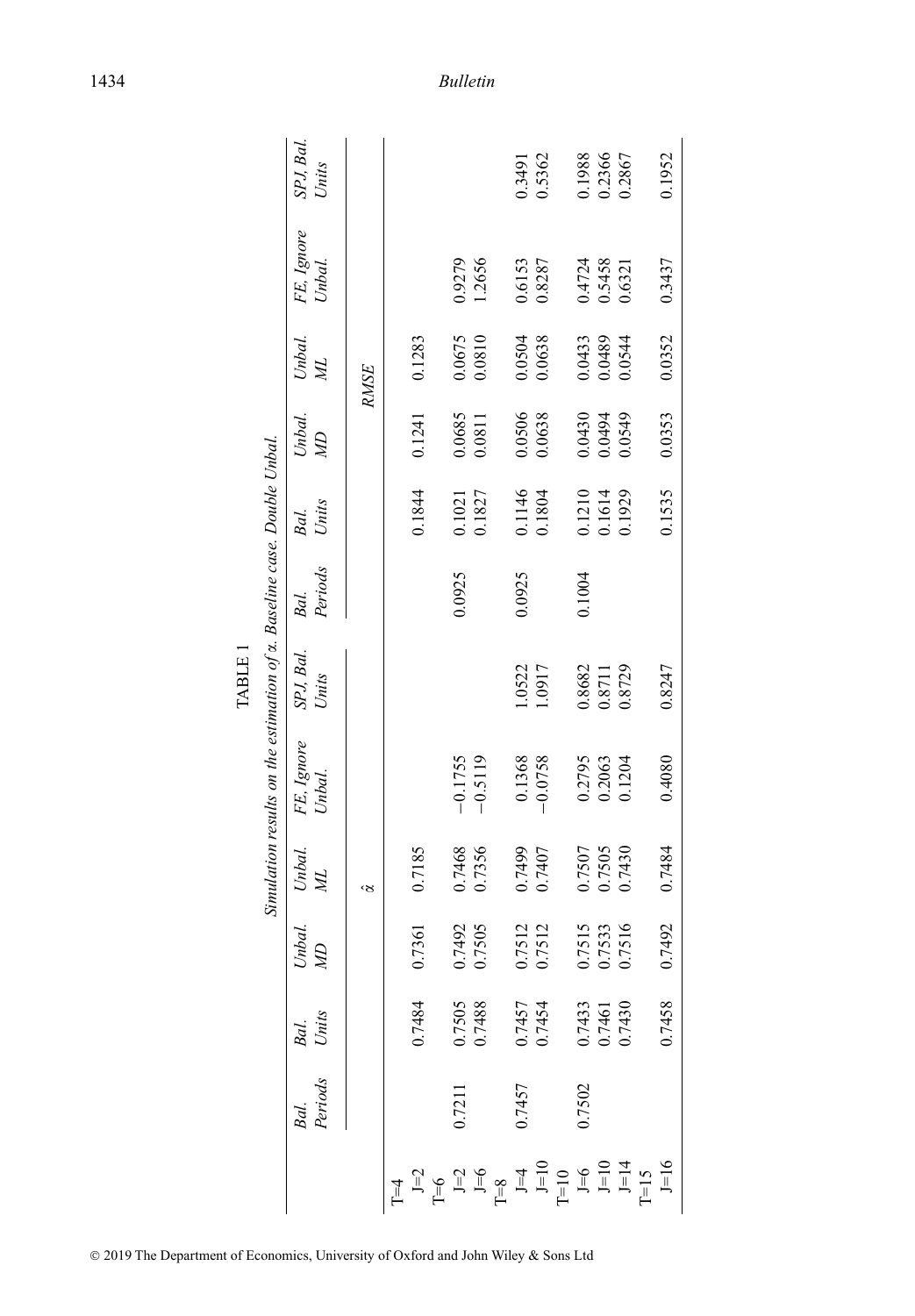|                                                           |         |        |                  |                  | Simulation results on the estimation of the AMEs. Baseline case. Double Unbal. |                               |         |                  |                  |                                                           |                            |                    |
|-----------------------------------------------------------|---------|--------|------------------|------------------|--------------------------------------------------------------------------------|-------------------------------|---------|------------------|------------------|-----------------------------------------------------------|----------------------------|--------------------|
|                                                           | Bal.    | Bal.   | Unbal.           |                  | Unbal. FE, Ignore<br>ML Unbal.                                                 | SPJ, Bal. Bal.<br>Units Peric |         | Bal.             | Unbal.           | Unbal.                                                    | FE, Ignore<br>Unbal.       | SPJ, Bal.<br>Units |
|                                                           | Periods | Units  | $\mathbb{Z}$     |                  |                                                                                |                               | Periods | Units            | $\mathcal{W}$    | Йľ                                                        |                            |                    |
| AME                                                       |         |        |                  | (ME              |                                                                                |                               |         |                  |                  | <b>RMSE</b>                                               |                            |                    |
|                                                           |         |        |                  |                  |                                                                                |                               |         |                  |                  |                                                           |                            |                    |
| 0.2194                                                    |         | 0.1804 | 0.2201           | 0.2072           |                                                                                |                               |         | 0.0634           | 0.0460           | 0.0441                                                    |                            |                    |
|                                                           |         |        |                  |                  |                                                                                |                               |         |                  |                  |                                                           |                            |                    |
| 0.2194<br>0.2292                                          | 0.2152  | 0.1810 | 0.2259           | 0.2183           | $-0.0591$                                                                      |                               | 0.0315  | 0.0481           | 0.0291           | 0.0228                                                    | 0.2795                     |                    |
|                                                           |         | 0.1833 | 0.2320           | 0.2230           | $-0.1733$                                                                      |                               |         | 0.0696           | 0.0312           | 0.0289                                                    | 0.4036                     |                    |
|                                                           |         |        |                  |                  |                                                                                |                               |         |                  |                  |                                                           |                            |                    |
| 0.2280<br>0.2300                                          | 0.2414  | 0.1820 |                  |                  | 0.0457                                                                         | 0.3421                        | 0.0381  | 0.0567           |                  |                                                           |                            | 0.1270             |
|                                                           |         | 0.1833 | 0.2349<br>0.2329 | 0.2279<br>0.2253 | $-0.0254$                                                                      | 0.3425                        |         | 0.0698           | 0.0205<br>0.0240 | 0.0176<br>0.0224                                          | 0.1832<br>0.2565           | 0.1425             |
|                                                           |         |        |                  |                  |                                                                                |                               |         |                  |                  |                                                           |                            |                    |
| $\begin{array}{c} 0.2300 \\ 0.2304 \\ 0.2303 \end{array}$ | 0.2484  | 0.1815 | 0.2368           | 0.2300           | 0.0923                                                                         | 0.2715                        |         |                  | 0.0174           |                                                           |                            | 0.0659             |
|                                                           |         | 0.1834 | 0.2362<br>0.2342 | 0.2303<br>0.2270 | 0.0686                                                                         | 0.2705                        |         | 0.0596<br>0.0664 | 0.0190<br>0.0209 | $\begin{array}{c} 0.0149 \\ 0.0171 \\ 0.0190 \end{array}$ | 0.1384<br>0.1628<br>0.1910 | 0.0758             |
|                                                           |         | 0.1831 |                  |                  | 0.0403                                                                         | 0.2699                        |         | 0.0725           |                  |                                                           |                            | 0.0885             |
|                                                           |         |        |                  |                  |                                                                                |                               |         |                  |                  |                                                           |                            |                    |
| 0.2312                                                    |         | 0.1844 | 0.2372           | 0.2304           | 0.1334                                                                         | 0.2376                        |         | 0.0653           | 0.0137           | 0.0118                                                    | 0.0986                     | 0.0568             |

TABLE<sub>2</sub> TABLE 2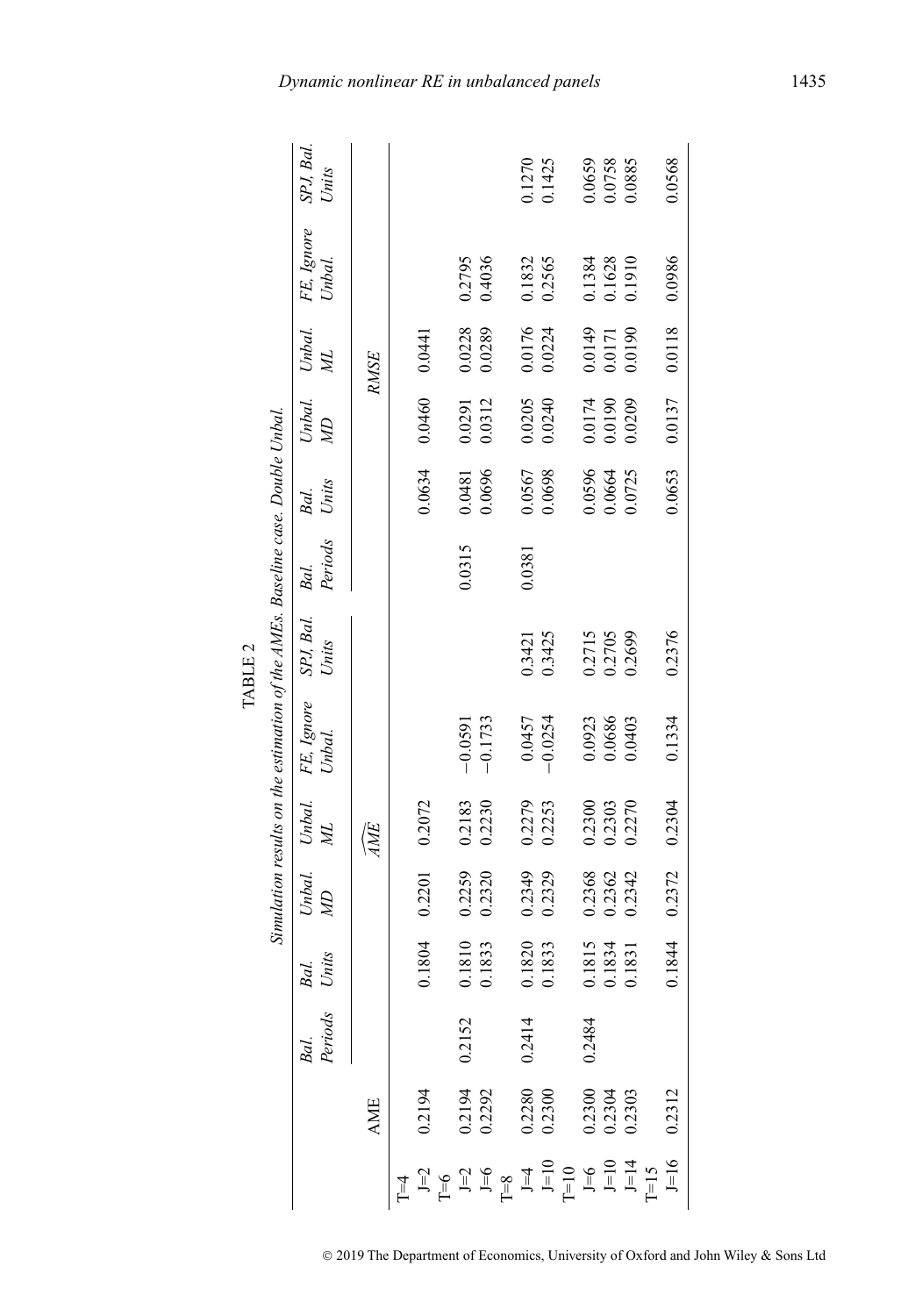In Table 1, we observe that the four approaches considered provide estimated values of the parameter  $\alpha$  very close to its true value. However, there exists some relevant points that are worth noting. The 'Bal. Periods' solution has two important drawbacks compared to the approaches that account for the unbalancedness. First, it cannot be used in many cases, including some for which the unbalancedness is moderate. Second, it implies an important loss of efficiency when it can be employed, even for moderate unbalancedness. Regarding the 'Bal. Units' estimator, the RMSE is much higher than in the case of any other estimator due to the loss of observations when using this estimator. Furthermore, in the estimation of the AME, it not only presents an efficiency loss but also a bias problem: the RMSE is twice to five times larger than the 'Unbal. MD' and the 'Unbal. ML' .

The comparison between 'Unbal. MD' and 'Unbal. ML' shows that, as expected, their behaviour is very similar. Nonetheless, estimating the model by ML is computationally cumbersome: it takes between 150 and 1, 600 times more computing time than the MD, depending on the number of periods and subpanels. On the other hand, we can face a potential problem of lack of variability in certain subpanels when estimating by MD. In our simulations, the percentage of failures due to lack of variability is below 1%. Higher failure rates only appear in a few cases when considering a very high degree of state dependence.

For completeness, Tables 1 and 2 report simulations using a Fixed Effects estimator without bias correction, and using the Split Panel Jackknife (SPJ) proposed by Dhaene and Jochmans (2015) and also used in Fernandez-Val and Weidner (2016) to correct the bias. Even with the bias correction, the bias is very large when compared with the MD estimator, probably due to many subpanels having a small number of periods. Taking only the longest subpanel to try to reduce the incidental parameters problem introduces a sample selection bias in the estimation of the AMEs. This leads to a bias and RMSE on the SPJ estimates of the AME three to six times higher than those of the MD. This reinforces the CRE as an useful alternative to estimate the models considered in this paper with unbalanced panels.

Appendix S3 presents a number of simulation results where we have sequentially changed different parameters of the baseline DGP. In subsection C.I we have simulated the baseline DGP with left-side unbalancedness (i.e., subpanels differ only in the period they start but all are observed until *T*). We have reduced the sample size to  $N = 500$  in subsection C.II and changed the degree of state dependence in subsection C.III. Finally subsection C.IV presents results in which the initial condition and/or the unbalancedness are uncorrelated with  $\eta_i$  and estimators that deal with the initial conditions problem by specifying the density of the first observation conditional on  $\eta_i$  and the density of  $\eta_i$ . Independence of the unbalancedness from  $\eta_i$  leads to some simplification in the estimators when taken into account, although the estimator presented in section 4.2 is still valid because it does not assume anything about the relation between  $S_i$  and  $\eta_i$ . Apart from the RMSE of all estimators increasing as the sample size decreases, the results presented so far remain basically unchanged.

#### **VI. An application to export market participation**

We illustrate previous methods by estimating a model for firms' export market participation decision. We use data for Spanish manufacturing firms, the Business Strategies Survey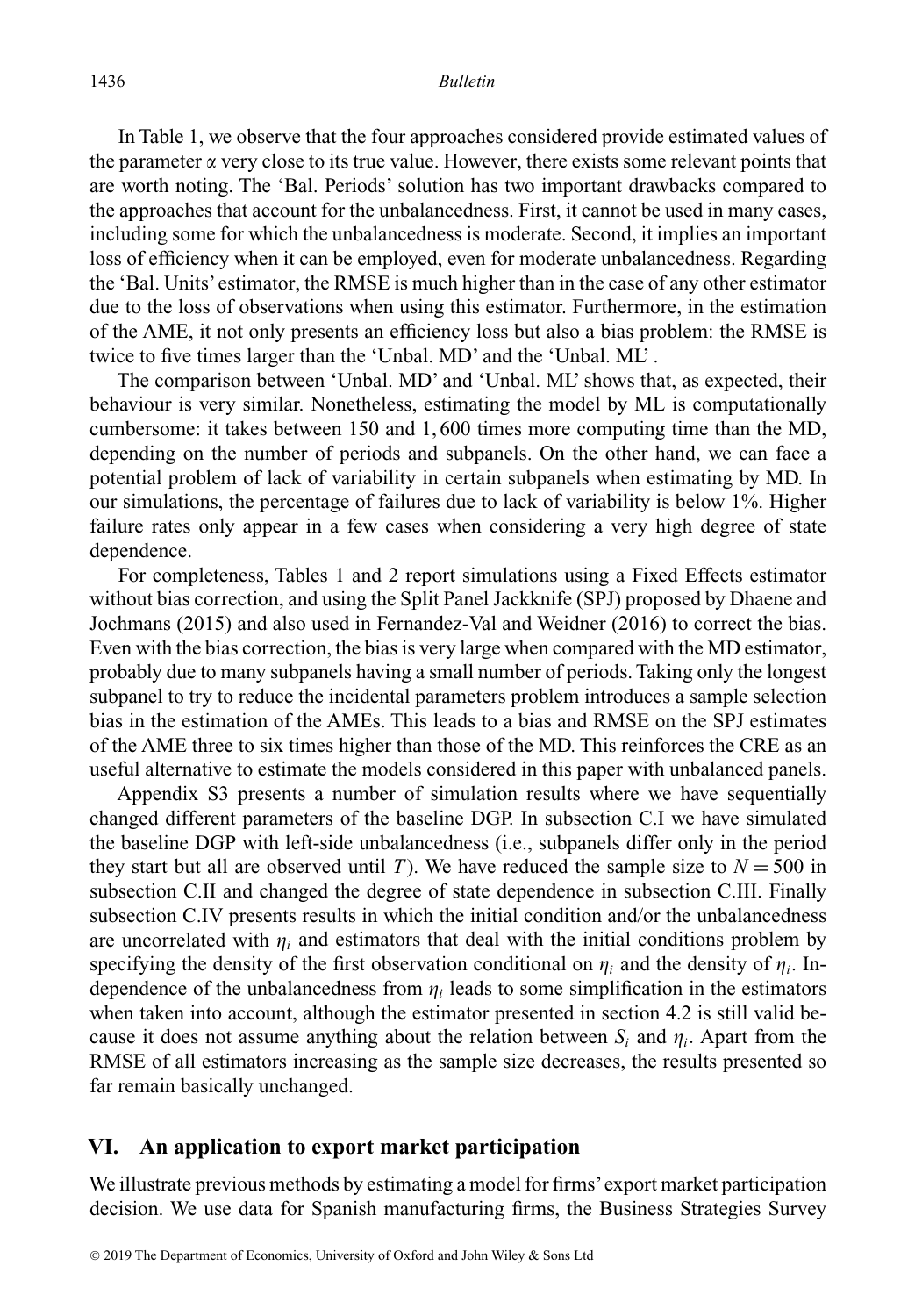## (*Encuesta sobre Estrategias Empresariales*, ESEE) for the period 1990–1999.

Our sample consists of an unbalanced panel with 14 different subpanels of 1,807 firms and 12,683 observations.<sup>8</sup> The starting point for estimation is an equation of the form

$$
y_{it} = \mathbf{1}(x y_{it-1} + X_{it}' \beta + \eta_i + v_{it} \ge 0),
$$
 (16)

where  $y_{it} = 1$  if the *i*−*th* firm exported in year *t*. Our empirical model is based on a simple model of optimization for a firm facing the export decision (see Roberts and Tybout, 1997). The choice of variables included in the vector *X* largely follows the previous literature on the determinants of firm's export decisions.

Tables 3 and 4 present the AMEs for the lagged export status variable.<sup>9</sup> With this data set, we cannot perform the estimates using the 'Bal. Periods' solution due to lack of observations. Column labelled 'Bal. Units' presents the estimates using the balanced sample in which firms are observed all periods (subpanel  $S = 8$ ). Column labelled 'Ignore Unbal.' presents the estimates that ignore the unbalancedness. The last column presents the results from the model that accounts for the unbalancedness and allows for its correlation with the unobserved effect. We model the unobserved heterogeneity conditional on the initial condition and the time average of the exogenous variables.

First row in Table 3 presents the AME's for the entire sample. Coincidentally the 'Ignore Unbal.' and the 'Bal. Units' estimators provide similar results, probably because the observations in the balanced sample are 56% of the sample used to estimate the model ignoring unbalancedness. This is an example where comparing these two estimators might lead to the incorrect conclusion about the possibility of ignoring the unbalancedness.<sup>10</sup>

Regarding the 'Unbal. MD' estimator, we find that the estimated AME for the entire sample is around 4 percentage points greater than the one from the 'Ignore Unbal.' estimator. This difference is statistically significant even though the AME for the entire sample tends to mask biases in opposite directions in different subsamples.<sup>11</sup> This can be seen in more detail if we analyse the AMEs by subgroups (see Table 3) and by subpanels (see Table 4). In particular, we find statistically different results for younger firms and for firms that do not export in the first period. Last row in Table 3 presents the estimates excluding the largest subpanel  $(S = 8)$  to show that if we had a data set without a subpanel that dominates so much, the differences between 'Ignore Unbal.' and 'Unbal. MD.' are more significant.

If we look at the AMEs by subpanel, there are five in which the MD gives statistically significantAMEs and the differences are even larger than for the total sample. Furthermore, while the MD estimates range between 0.1095 and 0.4399, the corresponding estimates for the model ignoring the unbalancedness only range from 0.2108 to 0.2689. Thus, there

 $8$  See Appendix S4 for further details, including definition and descriptive statistics of variables used in the application.

 $9^9$ Table D.3 in Appendix S4 presents the estimates of the common parameters of the model.

<sup>&</sup>lt;sup>10</sup> If normality about the distribution of  $\eta_i$  is incorrectly assumed in both cases, these two estimators will tend to produce similar biased estimates. Therefore, the comparison between them may lead to the incorrect conclusion that the unbalancedness can be ignored (see Albarran, Carrasco and Carro, 2018).

<sup>&</sup>lt;sup>11</sup> Last column of Tables 3 and 4 presents a Hausman-type test of the difference between the 'Unbal. MD' and the 'Ignore Unbal.' estimators using the variance–covariance matrix of the MD estimates only instead of subtracting from it the variance of the 'Ignore Unbal.' estimator. Under correct specification, this represents a lower bound for this test and a rejection here will also be a rejection when using the well-defined variance–covariance matrix of the difference.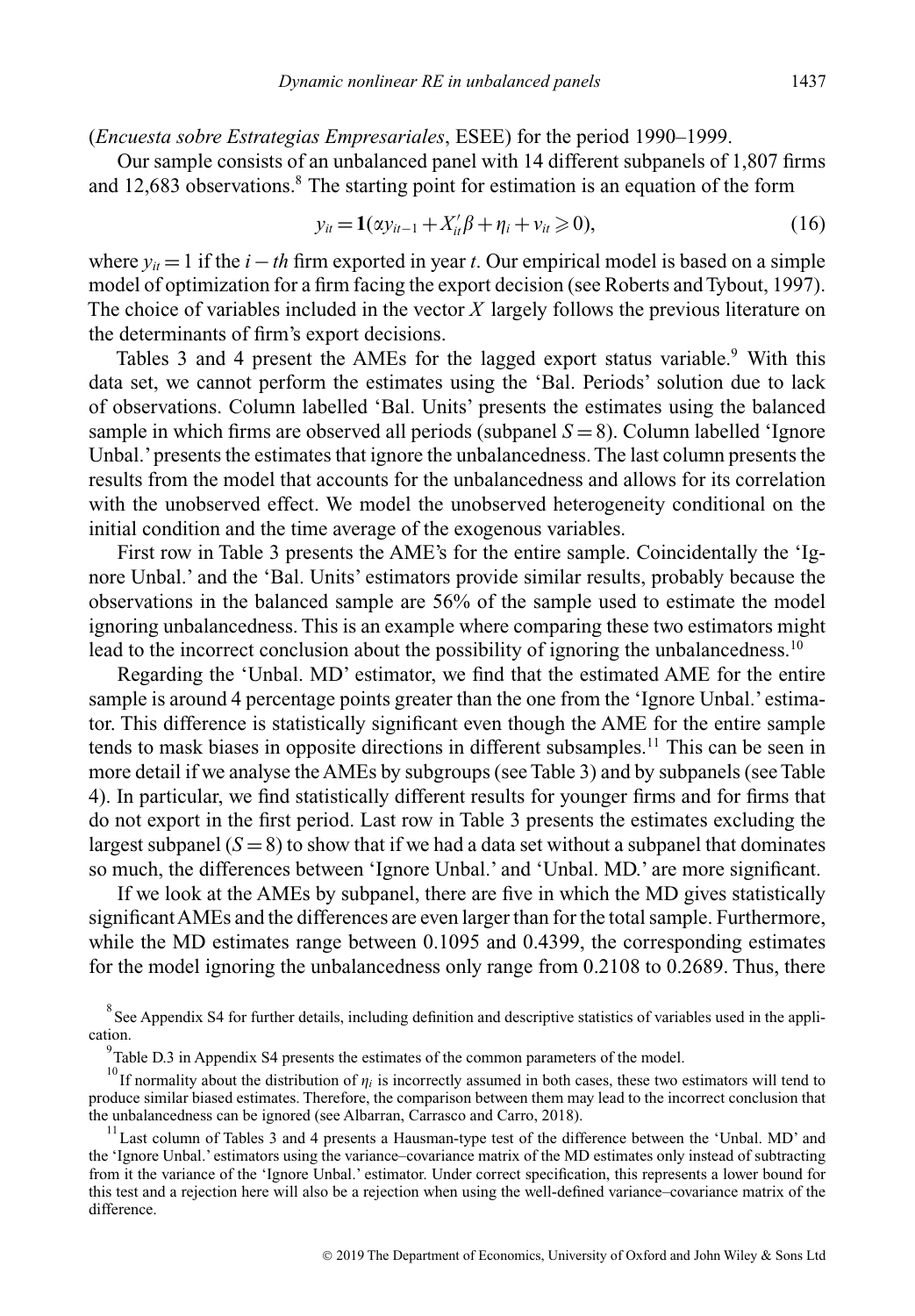|                                                    |                                        | Estimated Average marginal effects of Lagged Export. |                    |                                 |
|----------------------------------------------------|----------------------------------------|------------------------------------------------------|--------------------|---------------------------------|
|                                                    | <b>Bal.</b> Units<br>$\left( l\right)$ | Ignore Unbal.<br>(2)                                 | Unbal. MD<br>(3)   | Test of Diff.<br>$(2)$ vs $(3)$ |
| Total sample                                       | 0.2423<br>(0.0290)                     | 0.2351<br>(0.0234)                                   | 0.2776<br>(0.0254) | $\ast$                          |
| Subsample, by age <sup><math>\ddagger</math></sup> |                                        |                                                      |                    |                                 |
| Age < 12                                           | 0.2590                                 | 0.2528                                               | 0.3181             | $* *$                           |
|                                                    | (0.0313)                               | (0.0251)                                             | (0.0290)           |                                 |
| Age $12-24$                                        | 0.2735                                 | 0.2573                                               | 0.2994             |                                 |
|                                                    | (0.0314)                               | (0.0250)                                             | (0.0266)           |                                 |
| Age > 24                                           | 0.2121                                 | 0.2032                                               | 0.2307             |                                 |
|                                                    | (0.0268)                               | (0.0212)                                             | (0.0234)           |                                 |
| Subsample, by I.C.                                 |                                        |                                                      |                    |                                 |
| $Export_{ti} = 1$                                  | 0.1640                                 | 0.1808                                               | 0.2064             |                                 |
|                                                    | (0.0257)                               | (0.0209)                                             | (0.0234)           |                                 |
| $Export_{t_i}=0$                                   | 0.2811                                 | 0.2811                                               | 0.3391             | $* *$                           |
|                                                    | (0.0269)                               | (0.0269)                                             | (0.0287)           |                                 |
| Subpanels $S \neq 8$                               |                                        | 0.2358                                               | 0.3267             | ***                             |
|                                                    |                                        | (0.0236)                                             | (0.0328)           |                                 |

Note: Standard errors are reported in parentheses. The implementation of the test of difference is discussed in footnote 6. Asterisks indicate the difference is significantly different from zero at \*10%; \*\*5%; \*\*\*1%.‡ Approximately one third of

the firms are younger than 12 and around 40% are 24 or older.

is a great deal of variation on the marginal effect of lagged export across subpanels that is not captured by the 'Ignore Unbal'. estimator. These results indicate that the model that ignores the unbalancedness incorrectly imposes, among other restrictions, independence between the distribution of the unobserved heterogeneity and the unbalancedness.

**Simulation evidence on the properties of the estimators**We simulated data calibrated to the ESEE sample to study the properties of the estimators in the empirical application. This also has the additional interest of exhibiting some Monte Carlo results with covariates in the dynamic model, which complement those reported in Section 5.

The DGP is extended here to incorporate exogenous covariates. Thus, the main equation becomes

$$
y_{it} = 1\{\alpha y_{it-1} + X_{it}'\beta + \eta_i + \varepsilon_{it} \ge 0\}, t = t_i + 1, ..., t_i + T_i,
$$
\n(17)

$$
\varepsilon_{it} | y_{it_i}, X_i, S_i \in j \sim N(0, 1), \ \eta_i | y_{it_i}, X_i, S_i \in j \sim N\left(\pi_{0j} + \pi_{1j}y_{it_i} + \overline{\overline{X}_i}^{\prime} \pi_{2j}, \sigma_{\eta j}^2\right), \tag{18}
$$

where  $X_i$  denotes the vector of exogenous regressors,  $\overline{X}_i$  contains the within-means (from period  $t_i + 1$  to  $t_i + T_i$ ) of the time-varying explanatory regressors and  $y_{it}$  is the first observed value of the endogenous variable for the individual *i*.

Table 5 contains the simulation results. The results confirm that the 'Unbal. MD' outperforms both 'Bal. Units' and 'Ignore Unbal'. estimators. In part B of Table 3, we check the extent to which each estimator is able to capture heterogeneity in the AME across subgroups. As expected, the 'Bal. Units' estimator does a nice work in the only subpanel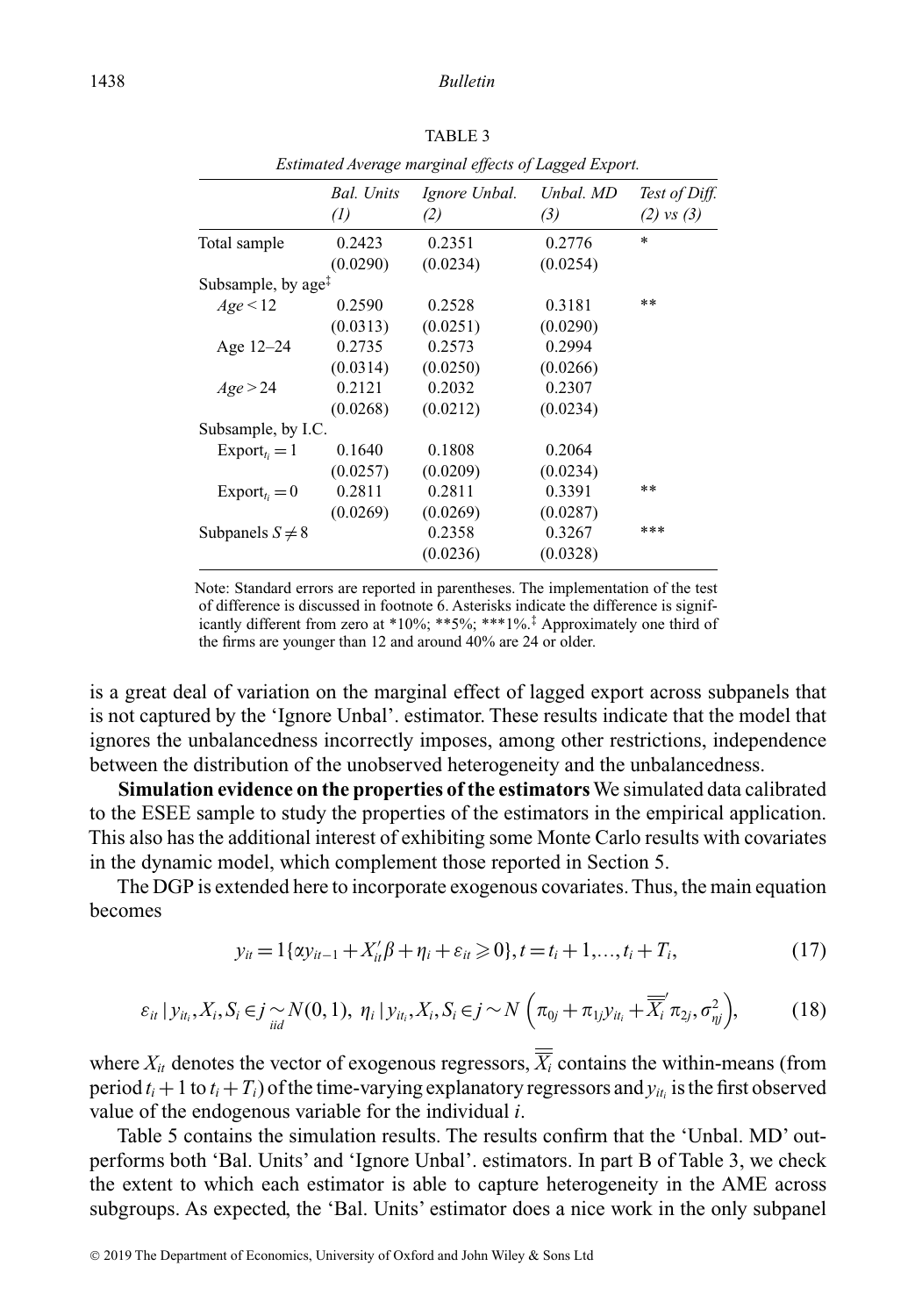|           |                   | subpaneis     |           |                |
|-----------|-------------------|---------------|-----------|----------------|
|           | <b>Bal.</b> Units | Ignore Unbal. | Unbal. MD | Test of Diff.  |
|           | $\left( l\right)$ | (2)           | (3)       | $(2)$ vs $(3)$ |
| Subpanels |                   |               |           |                |
| $S = 1$   |                   | 0.2414        | 0.2903    |                |
|           |                   | (0.0245)      | (0.0904)  |                |
| $S = 2$   |                   | 0.2338        | 0.4380    | ***            |
|           |                   | (0.0239)      | (0.0442)  |                |
| $S = 3$   |                   | 0.2470        | 0.4144    | $**$           |
|           |                   | (0.0247)      | (0.0776)  |                |
| $S = 4$   |                   | 0.2108        | 0.2539    |                |
|           |                   | (0.0218)      | (0.1033)  |                |
| $S = 5$   |                   | 0.2340        | 0.3477    |                |
|           |                   | (0.0239)      | (0.0732)  |                |
| $S=6$     |                   | 0.2230        | 0.1095    | ***            |
|           |                   | (0.0222)      | (0.0209)  |                |
| $S = 7$   |                   | 0.2182        | 0.3441    | ***            |
|           |                   | (0.0223)      | (0.0477)  |                |
| $S = 8$   | 0.2423            | 0.2336        | 0.2413    |                |
|           | (0.0290)          | (0.0233)      | (0.0245)  |                |
| $S = 9$   |                   | 0.2195        | 0.2758    |                |
|           |                   | (0.0221)      | (0.0793)  |                |
| $S=10$    |                   | 0.2612        | 0.2634    |                |
|           |                   | (0.0257)      | (0.1403)  |                |
| $S = 11$  |                   | 0.2689        | 0.3256    |                |
|           |                   | (0.0260)      | (0.0830)  |                |
| $S = 12$  |                   | 0.2674        | 0.3144    |                |
|           |                   | (0.0251)      | (0.1175)  |                |
| $S = 13$  |                   | 0.2563        | 0.4399    | ***            |
|           |                   | (0.0250)      | (0.0393)  |                |
| $S = 14$  |                   | 0.2374        | 0.3765    |                |
|           |                   | (0.0239)      | (0.0877)  |                |
|           |                   |               |           |                |

*Estimated Average marginal effects of Lagged Export. By Subpanels*

Note: See note in Table 3.

that uses, but it neglects the other ones. On the other hand the 'Ignore Unbal'. estimator is able to provide different AMEs across subgroups, but they are substantially biased in some of them. By contrast, the 'Unbal. MD' estimator performs reasonably well overall.

# **VII. Conclusion**

In this paper, we consider the estimation of dynamic nonlinear CRE models when using unbalanced panel data. We identify two types of problems: (i) an inconsistency in the estimates of the coefficients when the unbalancedness is ignored; and (ii) an efficiency loss and/or an inconsistency in the estimates when using different balanced versions of the unbalanced original data. These problems are especially severe when the unbalanced process is correlated with the individual effect.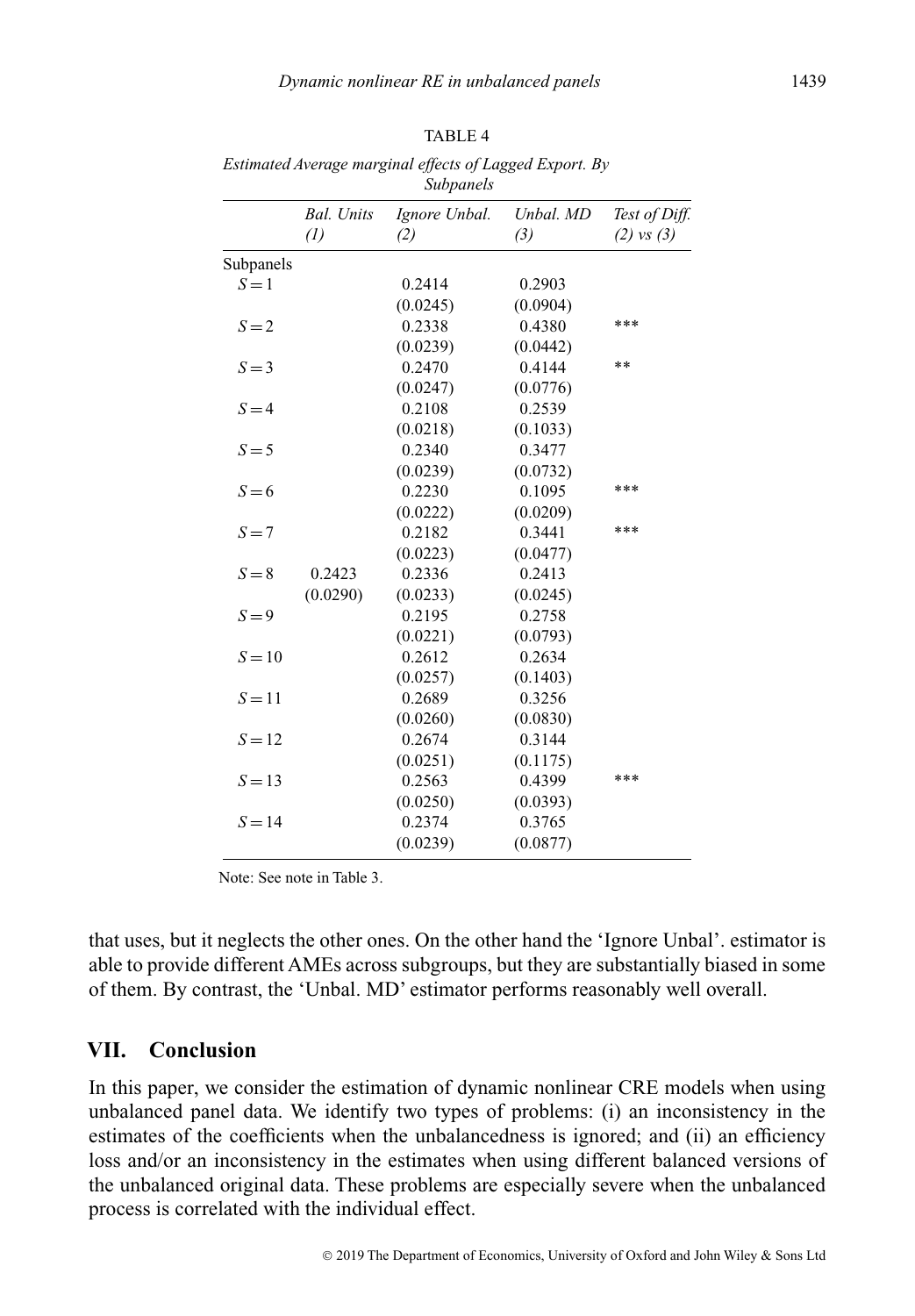| True parameter         |        | <b>Bal.</b> Units |            |                   |             | Ignore Unbal. |             | Unbal. MD |             |
|------------------------|--------|-------------------|------------|-------------------|-------------|---------------|-------------|-----------|-------------|
|                        |        | Estimated         |            | RMSE              |             | Estimated     | <b>RMSE</b> | Estimated | RMSE        |
| A. Total Sample        |        |                   |            |                   |             |               |             |           |             |
| $\alpha = 1.5153$      |        | 1.5145            |            | 0.0962            |             | 1.4651        | 0.0900      | 1.5413    | 0.0796      |
| $AME = 0.2721$         |        | 0.2332            |            | 0.0483            |             | 0.2449        | 0.0358      | 0.2539    | 0.0305      |
|                        |        | True AME          |            | <b>Bal.</b> Units |             | Ignore Unbal. |             | Unbal. MD |             |
|                        |        |                   | <b>AME</b> |                   | <b>RMSE</b> | <b>AME</b>    | <b>RMSE</b> | AME       | <b>RMSE</b> |
| <b>B.</b> By Subgroups |        |                   |            |                   |             |               |             |           |             |
| By Age                 |        |                   |            |                   |             |               |             |           |             |
| $\leq$ 12              | 0.3055 |                   | 0.2495     |                   | 0.0639      | 0.2606        | 0.0513      | 0.2698    | 0.0463      |
| $12 - 24$              | 0.2895 |                   | 0.2606     |                   | 0.0425      | 0.2647        | 0.0352      | 0.2761    | 0.0292      |
| >24                    | 0.2310 |                   | 0.2065     |                   | 0.0363      | 0.2172        | 0.0258      | 0.2249    | 0.0245      |
| By Initial Conditions  |        |                   |            |                   |             |               |             |           |             |
| $y_{ti} = 1$           | 0.2167 |                   | 0.1644     |                   | 0.0580      | 0.1974        | 0.0287      | 0.2041    | 0.0281      |
| $y_{t_i} = 0$          | 0.3200 |                   | 0.2962     |                   | 0.0412      | 0.2857        | 0.0430      | 0.2970    | 0.0364      |
| By Subpanels           |        |                   |            |                   |             |               |             |           |             |
| $S = 8$                | 0.2334 |                   | 0.2332     |                   | 0.0280      | 0.2442        | 0.0255      | 0.2387    | 0.0266      |
| $S \neq 8$             | 0.3196 |                   |            |                   |             | 0.2456        | 0.0778      | 0.2726    | 0.0576      |

*Simulation results based on the MD results obtained in the empirical application*

We propose a general model that accounts for the unbalancedness that can be arbitrarily correlated with the permanent unobserved heterogeneity. We show that this model can be estimated by ML and also by MD. Monte Carlo experiments and an empirical illustration show that our proposed estimation approaches perform better both in terms of bias and RMSE than the approaches that ignore the unbalancedness or that balance the sample. Both the ML and the MD estimators have comparative advantages and disadvantages. Its computational simplicity leads us to favour the MD approach.

The comparison between the sets of estimates presented in the empirical application emphasizes the point that different individuals behave differently due to the heterogeneity in the distribution of the unobservables across subpanels. It also reveals the importance of accounting for it to give a proper estimate of the marginal effect of the explanatory variables in a dynamic nonlinear model.

*Final Manuscript Received: May 2018*

# **References**

- Akee, R. K., Copeland,W. E., Keeler, G.,Angold,A. and Costello, E. J. (2010). 'Parents'incomes and children's outcomes: a quasi-experiment using transfer payments from casino profits', *American Economic Journal: Applied Economics*, Vol. 2, pp. 86–115.
- Albarran, P., Carrasco, R. and Carro, J. (2018). Using Stata to Estimate Dynamic Nonlinear Random Effects Models with Unbalanced Panels, mimeo.
- Bhattacharya, D. (2008). 'Inference in panel data models under attrition caused by unobservables', *Journal of Econometrics*, Vol. 144, pp. 430–446.